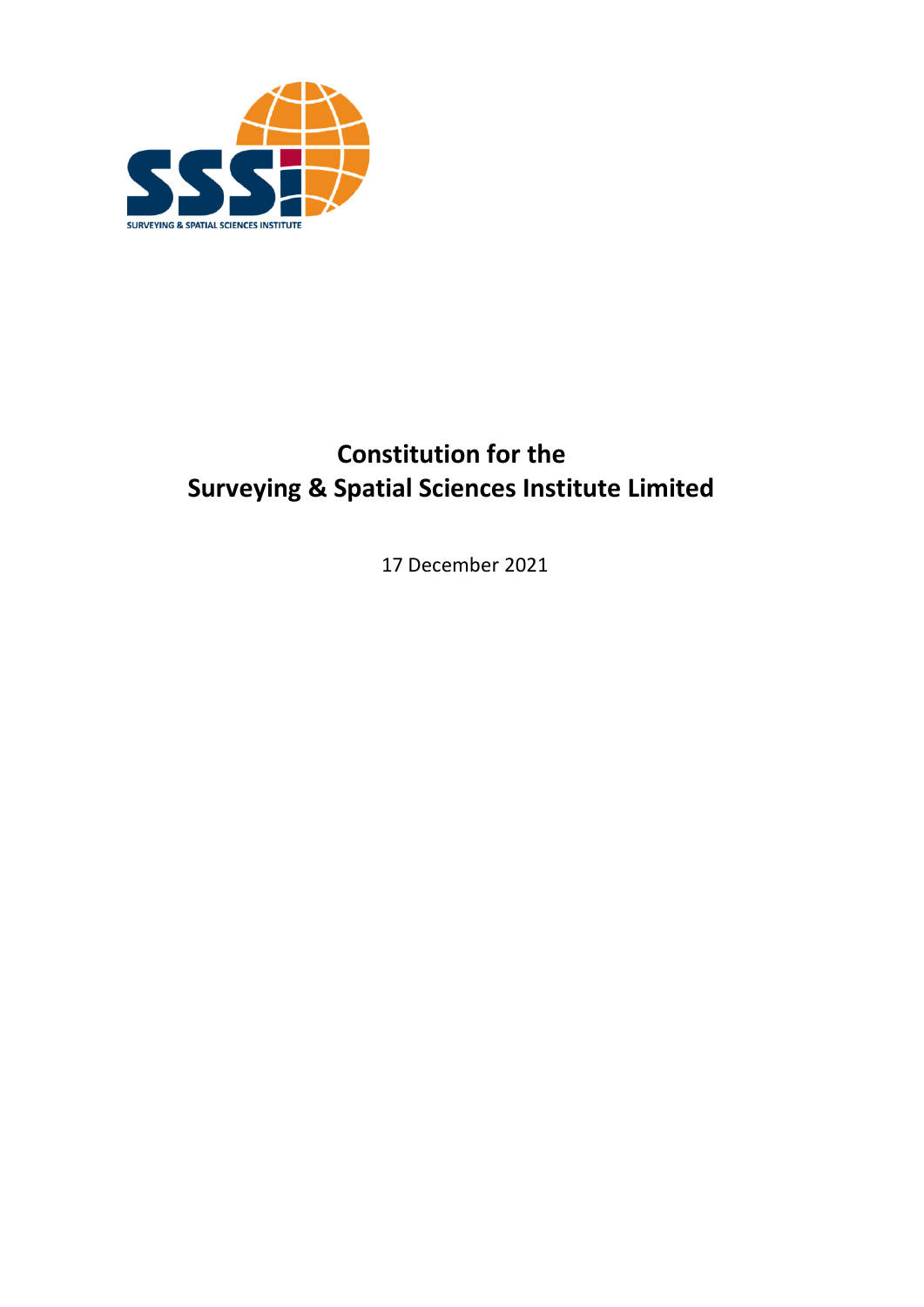

# <span id="page-1-0"></span>**TABLE OF CONTENTS**

| 1. |                                                                                |  |
|----|--------------------------------------------------------------------------------|--|
| 2. |                                                                                |  |
| 3. |                                                                                |  |
| 4. |                                                                                |  |
| 5. |                                                                                |  |
| 6. |                                                                                |  |
| 7. |                                                                                |  |
| 8. |                                                                                |  |
| 9. |                                                                                |  |
|    |                                                                                |  |
|    |                                                                                |  |
|    |                                                                                |  |
|    |                                                                                |  |
|    |                                                                                |  |
|    |                                                                                |  |
|    |                                                                                |  |
|    |                                                                                |  |
|    |                                                                                |  |
|    |                                                                                |  |
|    |                                                                                |  |
|    |                                                                                |  |
|    |                                                                                |  |
|    |                                                                                |  |
|    |                                                                                |  |
|    |                                                                                |  |
|    |                                                                                |  |
|    |                                                                                |  |
|    |                                                                                |  |
|    |                                                                                |  |
|    |                                                                                |  |
|    | 29. Election of Regional Committees and National Commission Committees  17     |  |
|    | 30. Election of Young Professionals Regional Committee and Young Professionals |  |
|    |                                                                                |  |
|    |                                                                                |  |
|    |                                                                                |  |
|    |                                                                                |  |
|    |                                                                                |  |
|    |                                                                                |  |
|    |                                                                                |  |
|    |                                                                                |  |
|    |                                                                                |  |
|    |                                                                                |  |
|    |                                                                                |  |
|    |                                                                                |  |
|    |                                                                                |  |
|    |                                                                                |  |
|    |                                                                                |  |
|    |                                                                                |  |
|    |                                                                                |  |
|    |                                                                                |  |
|    |                                                                                |  |
|    |                                                                                |  |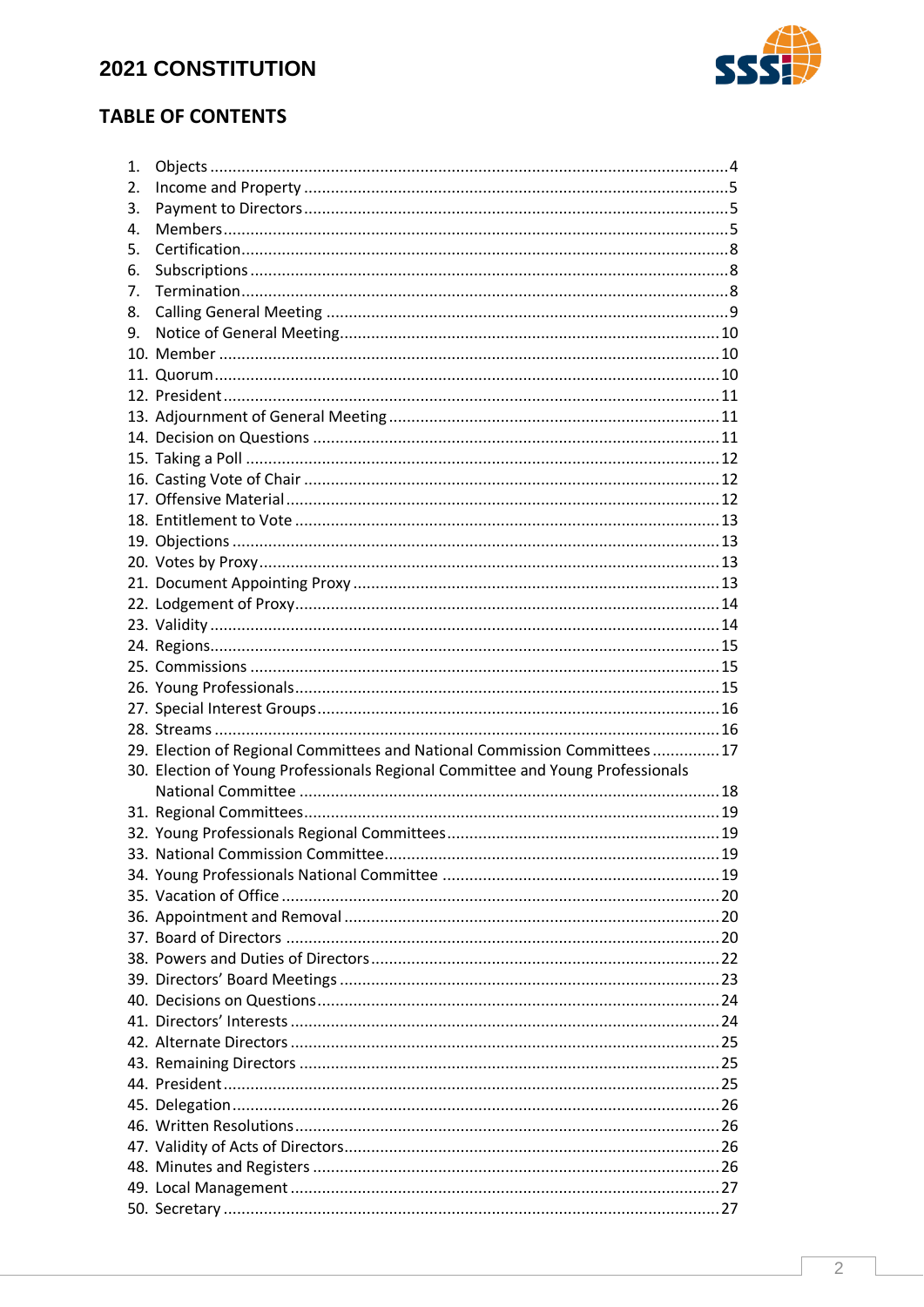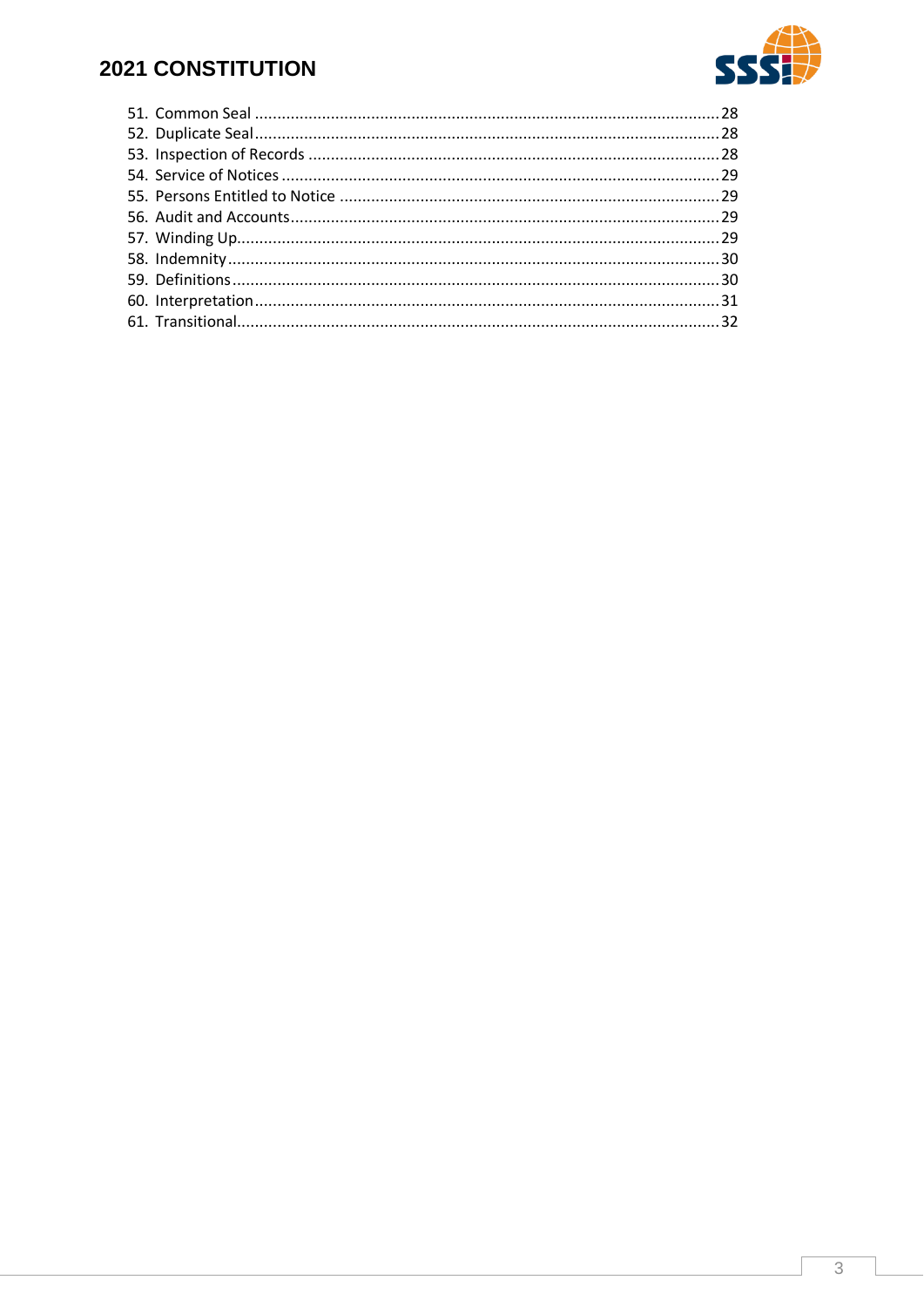

# **1. Objects**

- 1.1 The principal objects of the Institute are:
	- 1.1.1 to empower the Members to strive for excellence in the application and practice of surveying and spatial science for the benefit of the community
	- 1.1.2 to represent, support, provide for and promote the professional interests of Members that work in the surveying and spatial industry in all its disciplines
	- 1.1.3 to provide an international, national and regional identity to enable the development of the surveying and spatial industry as a whole
	- 1.1.4 to maintain and promote standards for Members and professional conduct of Members who work in the surveying and spatial industry
	- 1.1.5 to encourage, promote to and assist Members to:
		- 1.1.5.1 pursue their professional commitments in an ethical, energetic and scientific manner
		- 1.1.5.2 maintain a high level of personal and professional esteem when interacting with the community, clients, colleagues and allied professionals
		- 1.1.5.3 actively participate in the processes that shape society
		- 1.1.5.4 encourage, assist and to professionally develop new surveying and spatial science graduates
	- 1.1.6 to enhance the professional character and status of Members who practice in the surveying and spatial sciences as worthy contributors to the community
	- 1.1.7 to promote honourable professional conduct and surveying and spatial science practice and to safeguard the interests of the profession of surveying and spatial science generally
	- 1.1.8 to encourage the study of surveying and spatial sciences and to improve the general professional and technical knowledge of surveyors and spatial scientists and persons intending to engage in the professions of surveying or spatial science
	- 1.1.9 to promote and provide the awarding of prizes, scholarships, exhibitions, bursaries and funds for the purposes of education in all branches of surveying and spatial science
	- 1.1.10 to write, edit, print, publish, issue and circulate a periodic journal or journals, papers, circulars and other literary matter as is conducive to the other objects set out in this Constitution
	- 1.1.11 to facilitate the exchange of ideas and knowledge between Members of the Institute and the community generally by lectures, conferences and any other means and to maintain libraries and data bases of materials and publications relevant to the spatial sciences
- 1.2 Additional objects of the Institute include the following:
	- 1.2.1 to do all such things as the Institute may think incidental or conducive to the attainment of the above objects
	- 1.2.2 to affiliate or cooperate with any other body or groups of persons having objects similar in part or in whole to these objects.
- 1.3 The Institute has all of the capacities and powers conferred by Section 124 of the *Corporations Act* 2001 (Cth).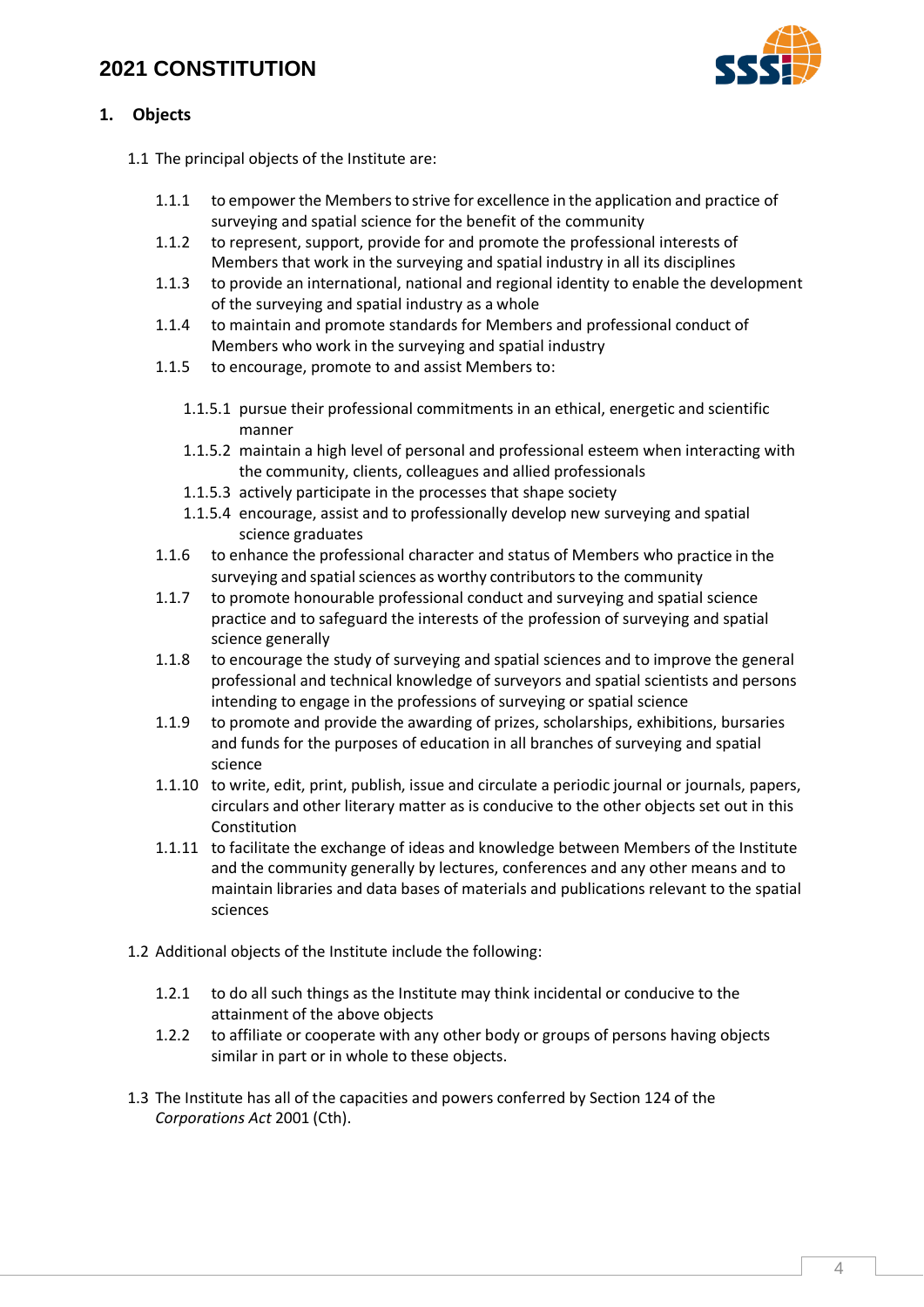

### **2. Income and Property of Institute**

- 2.1. The income and property of the Institute will only be applied towards the promotion of the objects of the Institute set out in Clause [1.](#page-1-0)
- 2.2. No income or property will be paid or transferred directly or indirectly to any Member except for payments:
	- 2.2.1. to a Member in return for any services rendered or goods supplied in the ordinary and usual course of business to the Institute; or
	- 2.2.2. the payment of interest at a rate not exceeding from time to time the Institute's overdraft rates of interest for moneys borrowed from its bankers.
- 2.3. When moneys or other property are provided to the Institute by any person or body for particular purposes (such as for use in a Region or Commission or both) that property or moneys shall as much as practicably possible be applied for such purposes. If a Commission or Region changes ('the change') and such moneys or other property have been so provided for a particular purpose in connection with such Commission or Region then the Directors shall, prior to the change, consult with the Commission or Region which is changing to ascertain its views as to the application of such moneys or property following the change.

### **3. Payment to Directors and Committee Members**

- 3.1. No payment will be made to any Director or Committee Member of the Institute other than payment:
- 3.2. of a President's, Vice President's, Committee Member's and Director's allowances or fees in an amount (whether individually or in the aggregate) as approved by the Members
- 3.3. of reasonable out of pocket expenses incurred by a Committee Member or a Director in the performance of any duty as a Committee Member or Director of the Institute
- 3.4. or any service rendered to the Institute by a Committee Member or a Directorin a professional ortechnical capacity, other than in the capacity as a Committee Member or a Director, where the provision ofthe service and the amount payable has the prior approval of the Directors
- 3.5. of any salary or wage due to a Committee Member or Director as an employee of the Institute where the terms of employment have been approved by the Directors
- 3.6. relating to an indemnity in favour of a Director and permitted by Section 199A of the *Corporations Act* 2001 (Cth), or a contract of insurance permitted by Section 199B.

### **4. Members**

- 4.1. The number of Members the Institute proposes to register is unlimited. The Members of the Institute are:
	- 4.1.1. those persons who, at the date of registration of the Institute, were members of the SSI or the ISA, and who consented to become Members; and
	- 4.1.2. any other persons who the Directors admit to membership in accordance with this Constitution.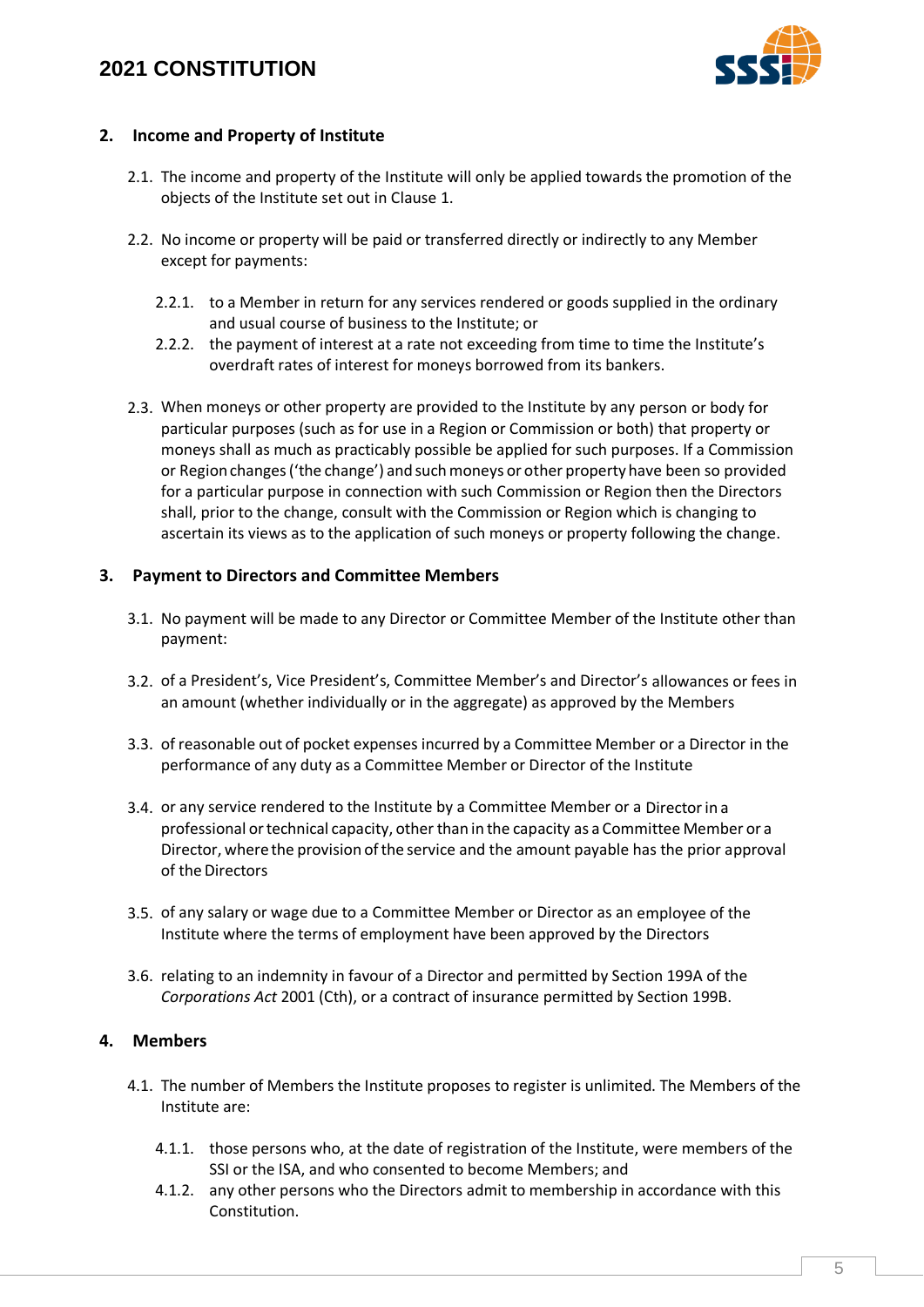

- <span id="page-5-1"></span>4.2. The Directors may decide from time to time on the form and contents of the application for membership, and on appropriate categories of membership. Applications for membership of the Institute will be in writing and signed by the applicant.
- <span id="page-5-2"></span>4.3. The Directors may in their absolute discretion approve or reject an application for membership or require the applicant to provide further information. Where further information is sought the Directors may defer considerations of the application until all information requested hasbeen received. The Directorsmay determine the category of membership into which the applicant falls.
- 4.4. If the Directors reject any applications, they may not be required to give any explanation for the rejection.
- 4.5. If an application is accepted the Secretary must send the applicant written notice and request payment of the applicant's joining fee (if any) and first annual subscription.
- 4.6. An applicant will become a Member on payment of the appropriate amount due in accordance with the applicant's membership category as described under **Clause [4.8](#page-5-0)** if paid within the time specified by the Directors. If payment is not so made, the Directors may withdraw the offer.
- 4.7. The rights and privileges of every Member will be personal to each Member and are not transferable.
- <span id="page-5-0"></span>4.8. Subject to **Clause [4.2](#page-5-1)** of this Constitution there shall be a range of membership categories, as follows:
	- 4.8.1 Members who shall be natural persons, and either holding as a minimum, a threeyear Bachelor Degree in a relevant discipline, have at least one year of experience, or certified through the Institute certification process, pursuant to **Clause [5](#page-6-0)**;
	- 4.8.2 Associate Members, who shall be natural persons, and either holding a Diploma, or an Advanced Diploma or be a first year university graduate;
	- 4.8.3 Affiliate Members, who shall be natural persons, and either holding technical institute certificate levels 1 to 4 or be over 18 years of age with no qualifications;
	- 4.8.4 Student Members who shall be natural persons enrolled for full-time study at a university or technical institute.
- 4.9. There shall additionally be titles that may be bestowed on Members, as follows:
	- 4.9.1 Honorary Fellows, which shall be either distinguished persons who from their position have been or are being of assistance to the Institute in carrying out its aims, or persons eminent in science, experienced in pursuits kindred to those of the Members elected in accordance with policy approved by, and subject to rules approved by the Directors;
	- 4.9.2 Fellows, who shall be elected from nominated Members who have rendered conspicuous service to the profession in accordance with policy approved by, and subject to rules approved by the Directors;
	- 4.9.3 Retired Members, of any membership category; and
	- 4.9.4 Graduate Members, either first year following graduation, or Post Graduate, being currently engaged full-time in post-graduate studies.
- 4.10. The total number of Honorary Fellows and Fellows allowable shall be in accordance with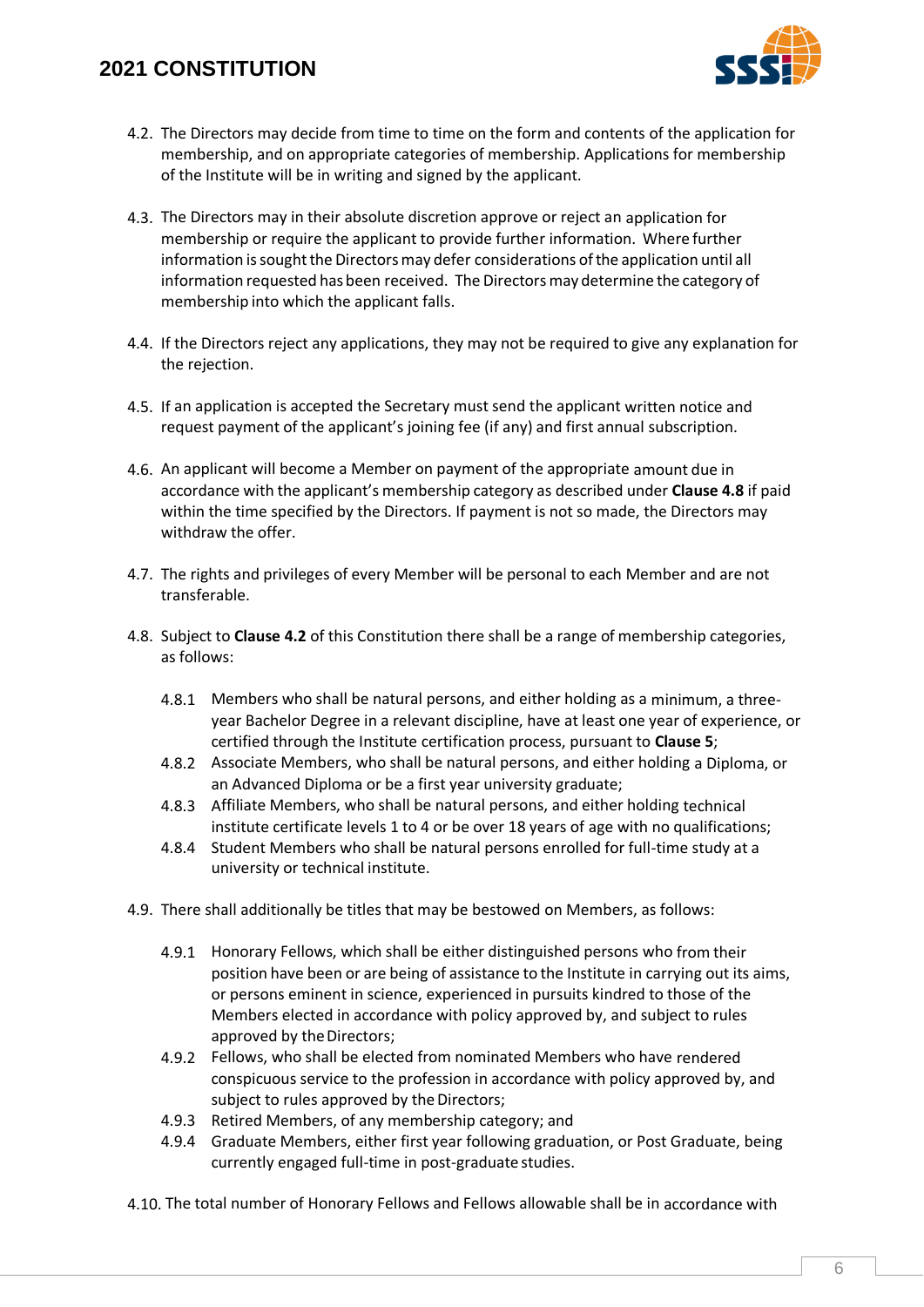

Board policy and subject to rules as approved by the Directors.

- 4.11. Members will be allocated to a Region and Commissions as follows:
	- 4.11.1 Each Member will upon becoming a Member be allocated to the Region in which that Member resides.
	- 4.11.2 Each Member will upon becoming a Member be allocated to one or more Commissions.
	- 4.11.3 If a Member is allocated to more than one Commission, then one such Commission will be nominated as the Member's primary Commission for voting purposes pursuant to this Constitution. Subject to **Clause [4.3](#page-5-2)** of this Constitution a Member may upon applying for Membership nominate to be allocated to a primary Commission and other Commissions and upon failing to so nominate will be allocated a primary Commission by the Directors.
- 4.12. A Member, not a Student Member, who at the date of Membership subscription falling due in any year pursuant to **Clause [5](#page-6-0)** of this Constitution islessthan 36 years of age shall be a Member of the Young Professionals.
- 4.13 Subject to any rules made by the Directors members of either the SSI or the ISA who become a Member shall be recognised for the same professional recognition or awards as they held in the ISA or the SSI and shall be entitled to describe themselves as holding the same professional recognition or awards.
- 4.14 The Directors may make rules recognising professional and/or competency standardsfor Members and titles or recognitions which may be used by Members identifying such professional and/or competency standards. The Directorsmay exempt Membersfrom paymentof annual subscriptions.
- <span id="page-6-1"></span>4.15 Each Member of the Institute other than a retired Member is to maintain at least a minimum level of CPD. The base requirement of CPD on an annual basis for all Members (including Honorary Fellows and Fellows that are also Members) as determined by the Directors, exceptfor:
	- 4.15.1 Student Members and Post Graduate Members who shall be considered to be already doing study in a relevant area and will not be required to maintain any additional CPD;
	- 4.15.2 Honorary Fellows that are not Members shall not be required to maintain any CPD;
- 4.16 Each Member will be eligible to stand for election to the Board or be eligible to stand for the regional sub-committees and be eligible to vote in elections, except that:
	- 4.16.1 an Affiliate Member shall not be eligible to stand for Board;
	- 4.16.2 a Student Member shall not be eligible to stand for the Board or a Regional Committee, or a Commission or a National Committee for a Commission or to vote in elections other than in an election for a student representative. The total number of students that may be elected to any committee other than a special interest group is two;
	- 4.16.3 an Honorary Fellow who is not a Member shall not be eligible to stand for the Board, or a Regional Committee, or a Commission or a National Committee for a Commission or to stand for regional or sub- committees or to vote in elections.
- <span id="page-6-0"></span>4.17 Each Member must, at all times conduct themselves ethically and in a professional manner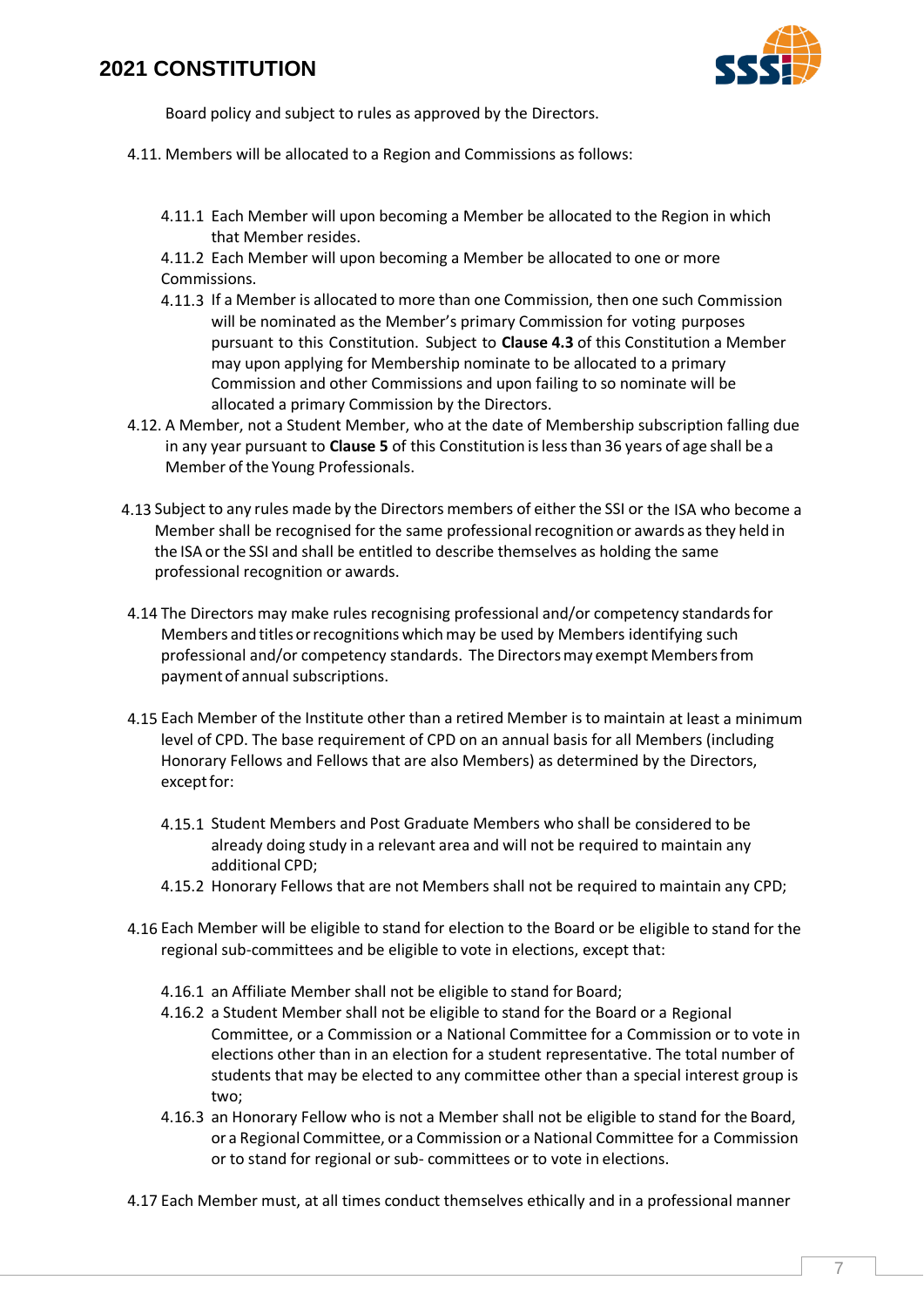

and treat Members and others associated with the Institute with respect.

### **5. Certification**

- 5.1 The Institute shall provide a certification process for Members and non- members who have demonstrated a level of professionalism and expertise in the surveying or spatial science disciplines.
- 5.2 Certification rules will be established by each Commission then considered and approved by the Board to confirm an individual's competence and integrity in the surveying and spatial science disciplines.
- 5.3 Certification will be available for both Members and non-members, at fees set by the Board. However, non-members will be liable for an additional fee over and above that of Members. The additional fee shall be set by the Board.
- 5.4 The certification process willrequire themaintenance of CPD, asset out in **Clause [4.15](#page-6-1)** of this Constitution.
- 5.5 Certification will be valid for two years or such other period as determined by the Board.
- 5.6 Recertification will be required every two years or such other period as determined by the Board.

### **6. Subscriptions**

- 6.1 The Directors may from time to time determine the joining fee (if any), and annual subscription payable by each Member or each type of Member.
- 6.2 The joining fee (if any), and annual subscription for each Member will be payable in advance.
- <span id="page-7-0"></span>6.3 If a Member does not pay the annual subscription within 30 days afterit becomes due the Directors:
	- 6.3.1 may give the Member notice of that fact or suspend the provision of services to that Member; and
	- 6.3.2 if the subscription remains unpaid 21 days (or such longer period as determined by the Directors) from the date of that notice, may declare that Member's membership forfeited. A longer period of notice maybe determined by the Directors in cases such as hardship or leave of absence from the Member's normal place of work.

### **7. Termination of membership and discipline of members**

- 7.1 Membership of the Institute will cease:
	- 7.1.1 on the date that the Secretary receives written notice of resignation;
	- 7.1.2 if the Directors resolve to terminate the membership of a Member pursuant to **Clause [7.3](#page-8-0)**;
	- 7.1.3 if membership is forfeited under **Clause [6.3.2](#page-7-0)**;
	- 7.1.4 if the Member:
		- (a) dies, or
		- (b) is convicted of a serious criminal offence.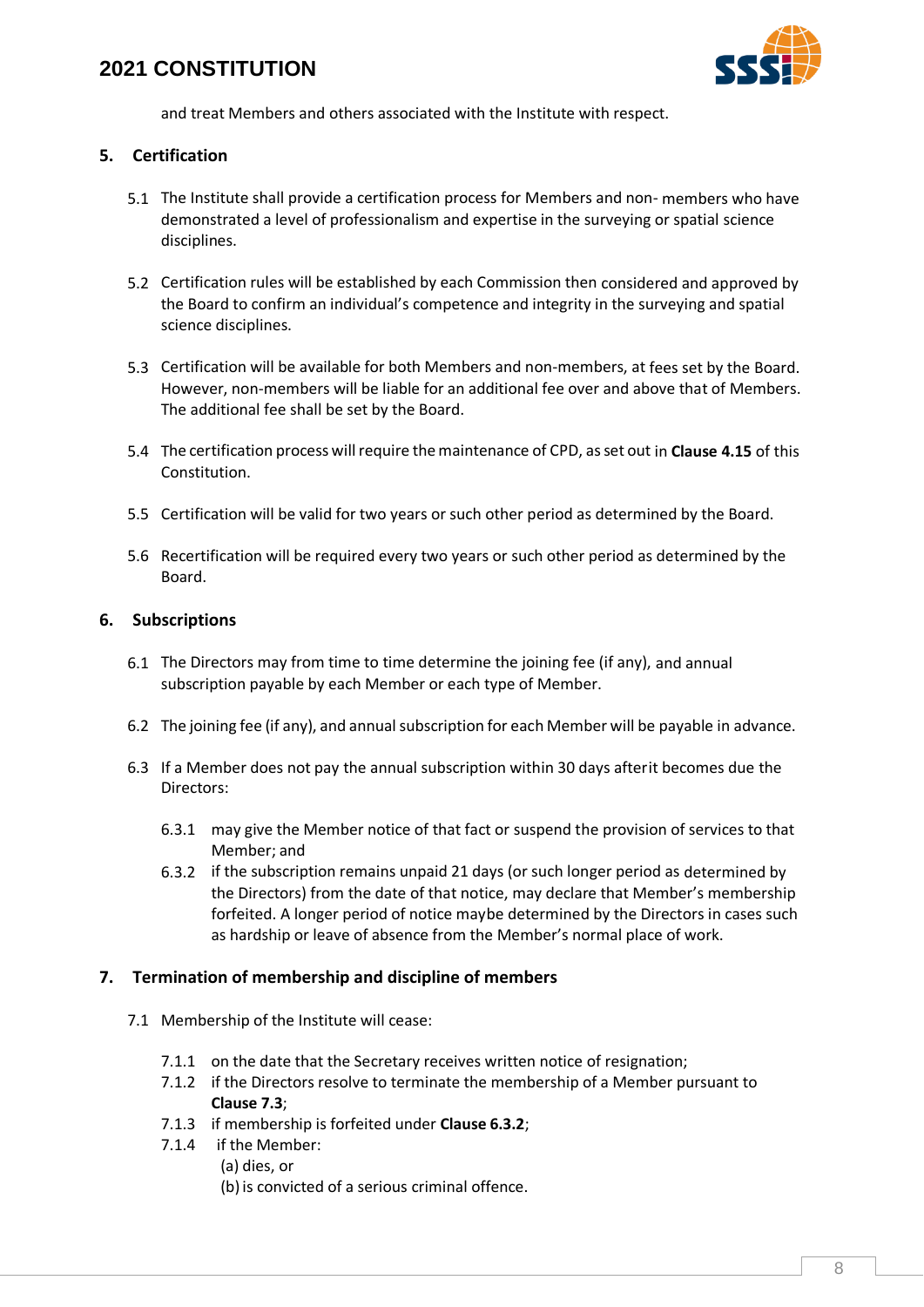

- 7.2 Any Member ceasing to be a Member:
	- 7.2.1 will not be entitled to a refund of the joining fee (if any) or any part of a subscription; and
	- 7.2.2 will remain liable for and will pay to the Institute all subscriptions and moneys which were due at the date of ceasing to be a Member; and
	- 7.2.3 will remain liable to censure, suspension, fine or formal expulsion by the Board for conduct that occurred at a time the person was a Member.
- <span id="page-8-0"></span>7.3 The Board, at its absolute discretion, shall have the power by resolution to censure, suspend, fine or expel any Member who has, in the opinion of the Board:
	- 7.3.1 failed to observe a reasonable standard of professional conduct; or
	- 7.3.2 wilfully refused or neglected to comply with the provisions of the Constitution or any code of ethics, or rules of the Institute; or
	- 7.3.3 been guilty or is guilty of any act, conduct or omission which the Board considers is unbecoming of a Member or prejudicial to the best interests of the Institute or detrimental to its Members or staff; or
	- 7.3.4 exhibited conductin connection with the practice ofsurveying orspatial science that falls short of the standard of competence and diligence that a member of the public is entitled to expect of a reasonably competent professional.
- 7.4 A Member must be given at least 21 days' notice of a proposed resolution to censure, suspend, fine or expel such Member and must be afforded the opportunity to be heard and afforded natural justice.
- 7.5 The Board may make Rules establishing procedures for receiving complaints, consideration of complaints and processes or the disciplining of Members and may delegate its powers under this Clause.
- 7.6 Any Member suspended in accordance with this Clause shall have no right to vote at any meeting or to hold office in the Institute or to haveor exercise any of the other rights or privileges of membership, during the period of his suspension. Nevertheless, his obligations under this Constitution shall stand, and he shall be entitled to receive the publications of the Institute.
- 7.7 Any Member expelled from the Institute in accordance with this Clause shall cease to be a Member of the Institute and shall have henceforth no rights or interest in any property or assets of the Institute and his name shall be removed from the Register.
- 7.8 Any application by an expelled Member for readmission to the Institute shall not be considered by the Board for a period of at least twelve (12) months from the date of expulsion or such longer period as determined by the Board.

### **8. Calling General Meeting**

- 8.1 The President or any two Directors may, at any time, call a general meeting.
- <span id="page-8-1"></span>8.2 A Member may:
	- 8.2.1 only request the Directorsto call a general meeting in accordance with section 249D of the *Corporations Act* 2001 (Cth); and
	- 8.2.2 not request or call and arrange to hold a general meeting except under section 249E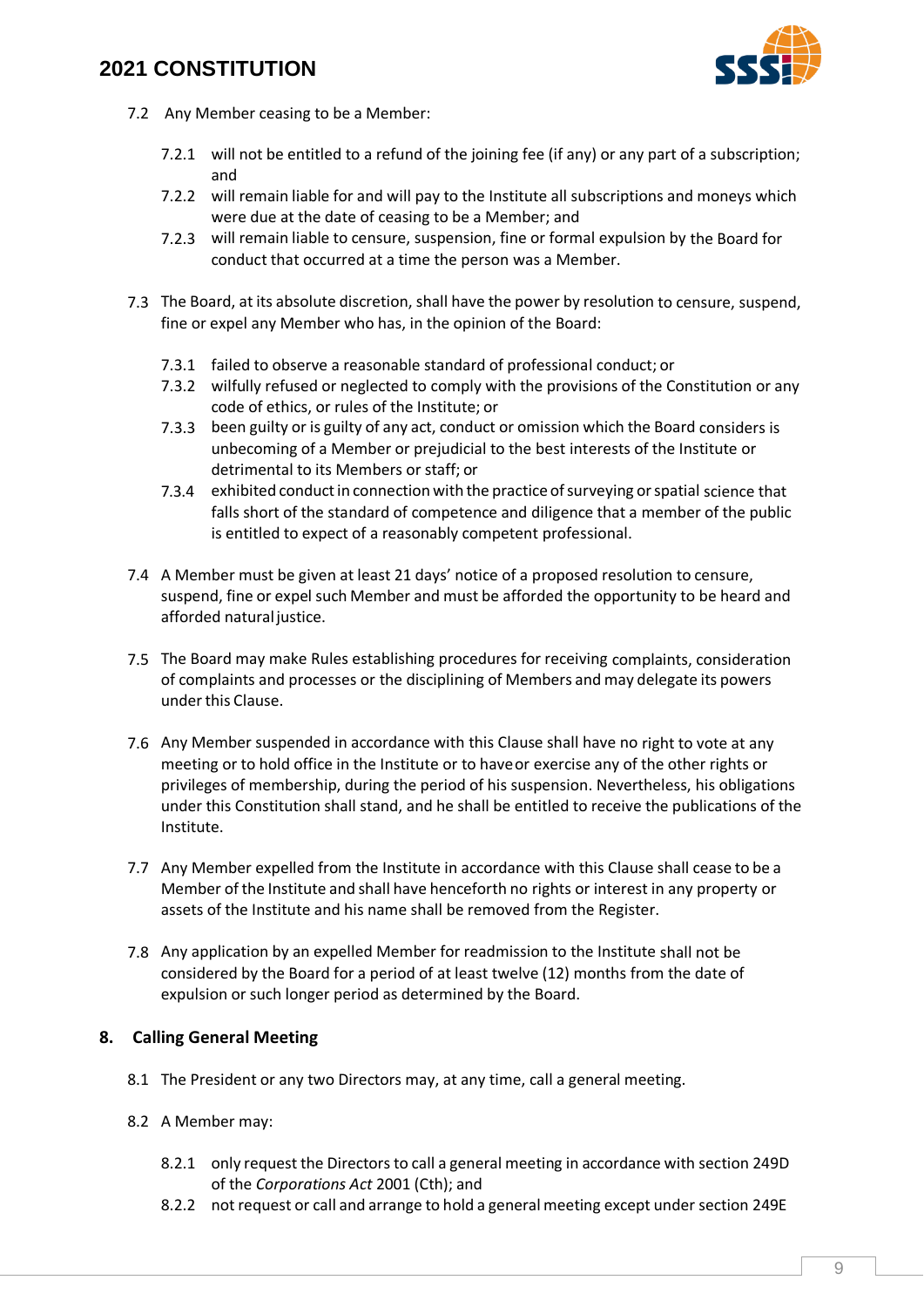

or 249F of the *Corporations Act* 2001 (Cth).

### **9. Notice of General Meeting**

- 9.1 Subject to the provisions of the *Corporations Act* 2001 (Cth) allowing general meetings to be held with shorter notice, at least 21 days' notice (exclusive of the day on which the notice is served or deemed to be served and of the day for which notice is given) must be given to Members of any general meeting.
- 9.2 A notice calling a general meeting must:
	- 9.2.1 specify the place, date and time of the meeting and if the meeting is to be held in two or more places, the real time technology that will be used to facilitate this;
	- 9.2.2 state the general nature of the business to be transacted at the meeting; and
	- 9.2.3 specify a place, facsimile number and electronic address for the purposes of proxy appointment.
- 9.3 A notice of an annual general meeting does not need to state that the business to be transacted at the meeting includes:
	- 9.3.1 the consideration of the annual financial report, Directors' report and the Auditor's report;
	- 9.3.2 the appointment and fixing of the remuneration of the Auditor.
- 9.4 The Directors may:
	- 9.4.1 postpone or cancel any general meeting whenever they think fit (other than a meeting called as the result of a request under **Clause [8.2](#page-8-1)**; and
	- 9.4.2 the Directors must give notice of the postponement or cancellation to all persons referred to in **Claus[e 55](#page-28-0)** of this Constitution entitled to receive notices from the Institute.
	- 9.4.3 The failure or accidental omission to send a notice of a general meeting (including a proxy appointment form) to any Member or the non-receipt of a notice (orform) by any Member does not invalidate the proceedings at or any resolution passed at the general meeting

### **10. Member**

In **Clause[s 11](#page-9-0)** and **[12](#page-10-0)** of this Constitution**,** '**Member**' includes a member present in person or by proxy or attorney.

### <span id="page-9-0"></span>**11. Quorum**

- 11.1 No business may be transacted at a general meeting unless a quorum of Members is present (either in person or by proxy, or attorney, and where the meeting is held in two places at once in accordance with technology notified to Members) when the meeting proceeds to business.
- 11.2 A quorum is 50 per cent of the number of Members at the date of the meeting, or 10 Members, whichever is the lesser.
- 11.3 If a quorum is not present within 30 minutes after the time appointedfor a general meeting: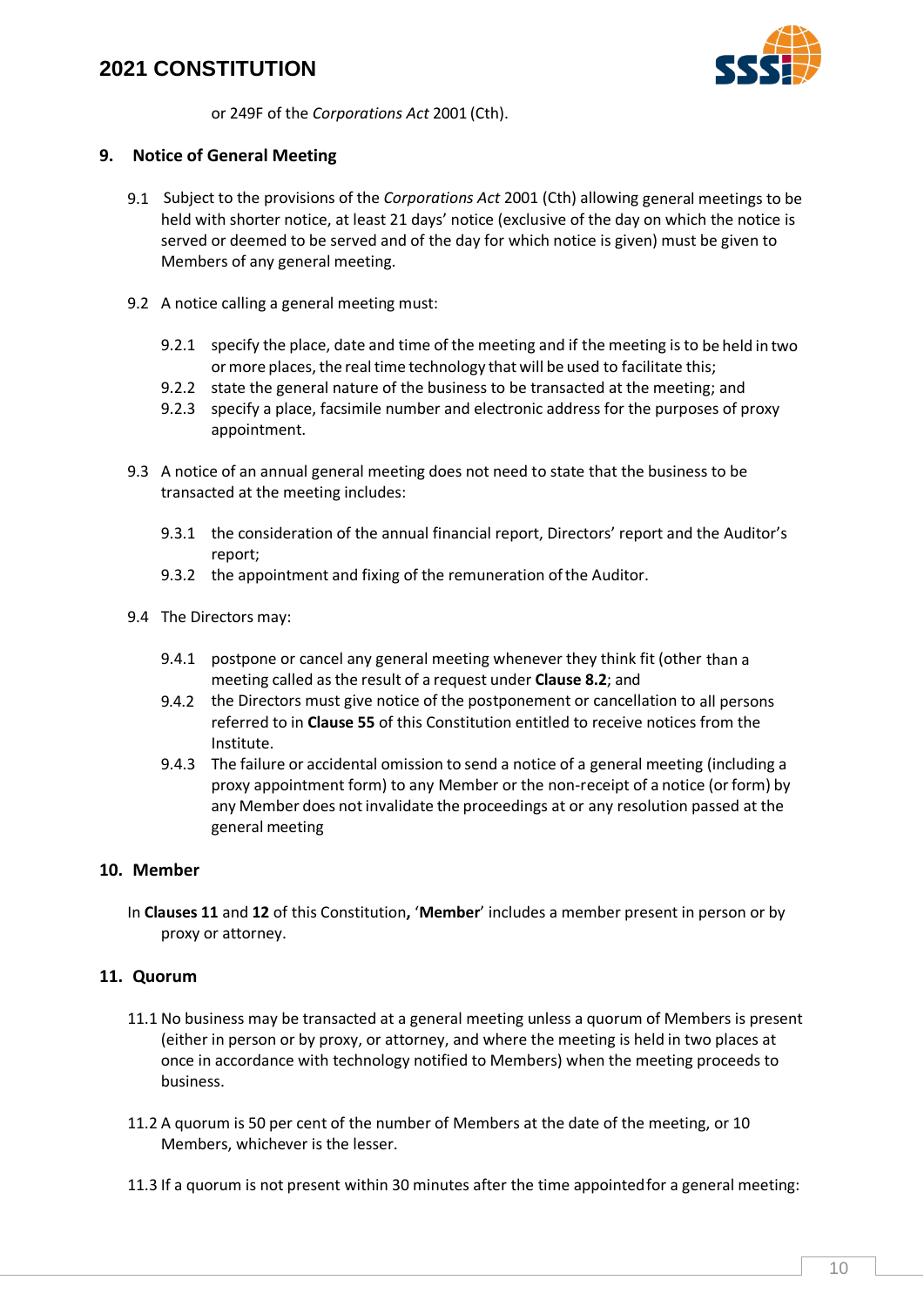

- 11.3.1 if the general meeting was called on the requisition of Members, the meeting is automatically dissolved; or
- 11.3.2 in any other case:
	- (a) shall stand adjourned to the same time and place seven days after the meeting, or to another day, time and place determined by the Directors; and
	- (b) if at the adjourned general meeting a quorum is not present within 30 minutes after the time appointed for the general meeting, the general meeting is automatically dissolved.

### <span id="page-10-0"></span>**12. President**

12.1 The President, or in the President's absence the President Elect, will be the Chairperson at every meeting of Members.

#### <span id="page-10-1"></span>12.2 If:

- 12.2.1 there is no President or President Elect; or
- 12.2.2 neither the President nor President Elect is present within 15 minutes after the time appointed for holding the general meeting; or
- 12.2.3 the President and President Elect are unwilling to act as Chairperson of the general meeting,

the Directors present may elect a Chairperson of the general meeting of the Members.

- 12.3 If no election is made under **Clause [12.2](#page-10-1)** then:
	- 12.3.1 the Members may elect one of the Directors present as Chairperson; or
	- 12.3.2 if no Directoris present oris willing to take the chair, the Members may elect one of the Members present as the Chairperson.
- 12.4 If there is a dispute at a general meeting about a question of procedure, the Chairperson may determine the question.

#### **13. Adjournment**

- 13.1 The Chairperson of a general meeting at which a quorum is present:
	- 13.1.1 at his or her discretion may adjourn the general meeting with the meeting's consent; and
	- 13.1.2 must adjourn the general meeting if the meeting directs him or her to do so.
- 13.2 An adjourned general meeting may take place at a different venue to the initial general meeting.
- 13.3 The only business that can be transacted at an adjourned general meeting is the unfinished business of the initial general meeting.
- 13.4 Notice of an adjourned general meeting must only be given if a general meeting has been adjourned for more than 21 days.

### **14. Decision on Questions**

14.1 Subject to *the Corporations Act* 2001 (Cth) in relation to special resolutions, a resolution is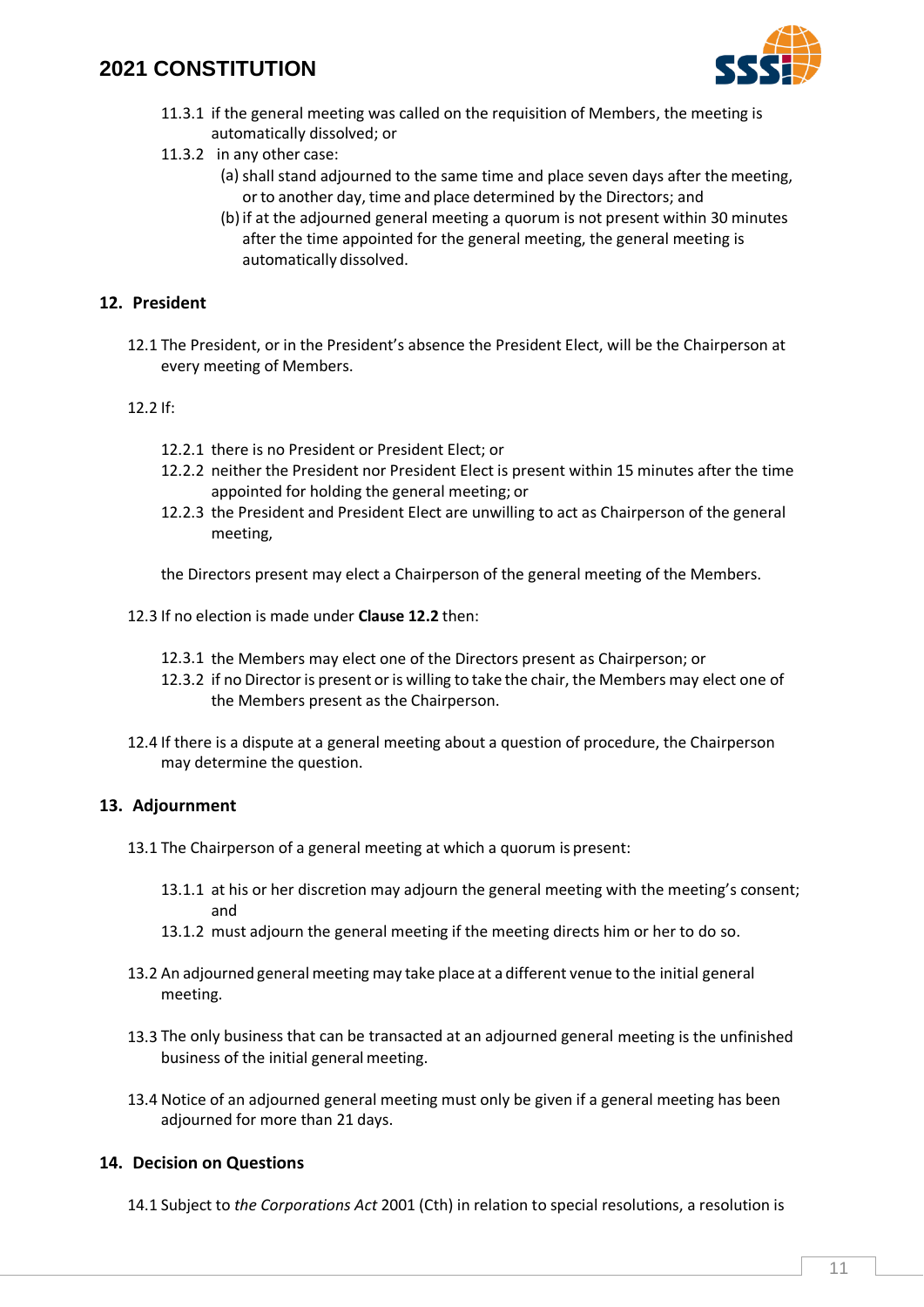

carried if a majority of the votes cast on the resolution are in favour of the resolution.

- 14.2 A resolution put to the vote of a meeting is decided on a show of hands unless a poll is demanded in accordance with the *Corporations Act* 2001 (Cth).
- 14.3 Unless a poll is demanded:
	- 14.3.1 a declaration by the Chairperson that a resolution has been carried, carried by a specified majority, or lost; and
	- 14.3.2 an entry to that effect in the minutes of the meeting, are conclusive evidence of the fact without proof of the number or proportion of the votes in favour of or against the resolution.
- 14.4 The demand for a poll may be withdrawn.
- 14.5 A decision of a general meeting may not be impeached or invalidated on the ground that a person voting at the general meeting was not entitled to do so.

#### **15. Taking a Poll**

- 15.1 A poll will be taken when and in the manner that the Chairperson directs.
- 15.2 The result of the poll will be the resolution of the meeting at which the poll was demanded.
- 15.3 The Chairperson may determine any dispute about the admission or rejection of a vote.
- 15.4 The Chairperson's determination if made in good faith, will be final and conclusive.
- 15.5 A poll demanded on the election of the Chairperson or the adjournment of a general meeting must be taken immediately.
- 15.6 After a poll has been demanded at a general meeting, the general meeting may continue for the transaction of business other than the question on which the poll was demanded.

#### **16. Casting Vote of Chairperson**

16.1 The Chairperson does not have a casting vote in addition to the Chairperson's votes as a member, proxy or attorney.

#### **17. Offensive Material**

A person may be refused admission to, or required to leave and not return to a meeting if the person:

17.1 refuses to permit examination of any article in the person's possession; or

17.2 is in possession of any:

- 17.2.1 electronic or recording device;
- 17.2.2 placard or banner; or
- 17.2.3 other article,

which the Chairperson considers to be dangerous, offensive or liable to cause disruption.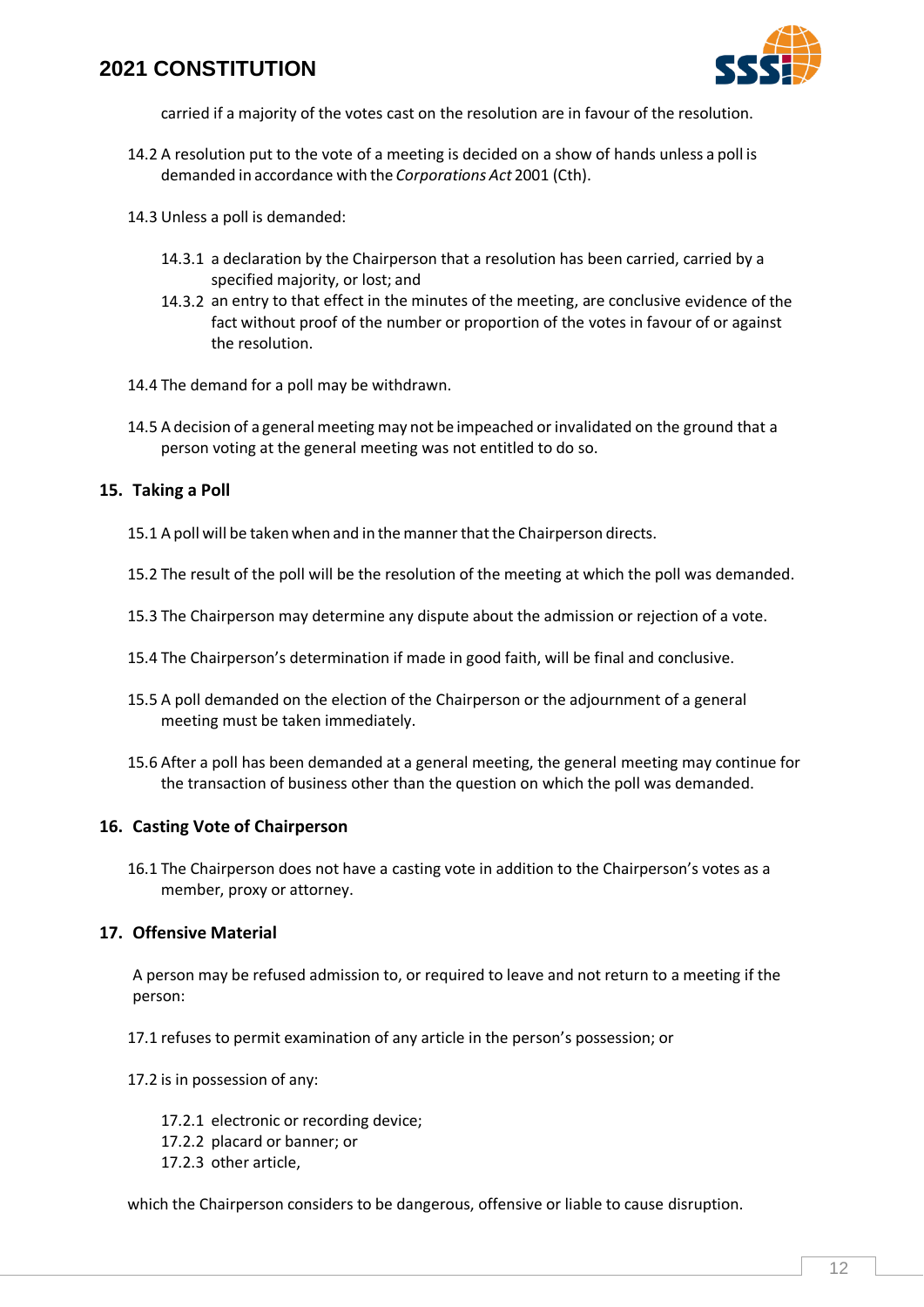

### **18. Entitlement to Vote**

- 18.1 A Member is not entitled to vote at a general meeting if the Member's annual subscription is more than one month in arrears at the date of the meeting.
- 18.2 A Student Member and/or an Honorary Fellow that is not a Member shall not be entitled to vote.
- 18.3 A Member entitled to vote has one vote.

### **19. Objections**

- 19.1 An objection to the qualification of a voter may only be raised at the general meeting or adjourned general meeting at which the voter tendered his or her vote.
- 19.2 An objection must be referred to the Chairperson of the general meeting, whose decision is final.
- 19.3 A vote which the Chairperson does not disallow due to an objection is valid for all purposes.

### **20. Votes by Proxy**

- 20.1 If a Member appoints a proxy, proxies or an attorney, the proxy, proxies or attorney may vote on a show of hands.
- 20.2 A proxy must be a member.
- 20.3 A proxy may demand or join in demanding a poll.
- 20.4 A proxy or attorney may vote on a poll.
- 20.5 A proxy may vote or abstain as he or she chooses except where the appointment of the proxy directs the way the proxy is to vote on a particular resolution. If an appointment directs the way the proxy is to vote on a particular resolution:
	- 20.5.1 the proxy need not vote on a show of hands, but if the proxy does so, the proxy must vote that way;
	- 20.5.2 if the proxy has two or more appointments that specify different ways to vote on the resolution - the proxy must not vote on a show of hands;
	- 20.5.3 if the proxy is the Chairperson, the proxy must vote on a poll and, must vote that way; and
	- 20.5.4 if the proxy is not the Chairperson, the proxy need not vote on a poll, but if the proxy does so, the proxy must vote that way.

### **21. Document Appointing Proxy**

21.1 An appointment of a proxy is valid if it is signed by the Member making the appointment and contains the information required by subsection 250A(l) of the *Corporations Act* 2001 (Cth). The Directors may determine that an appointment of proxy is valid even if it only contains some of the information required by section 250A(l) of the *Corporations Act* 2001 (Cth).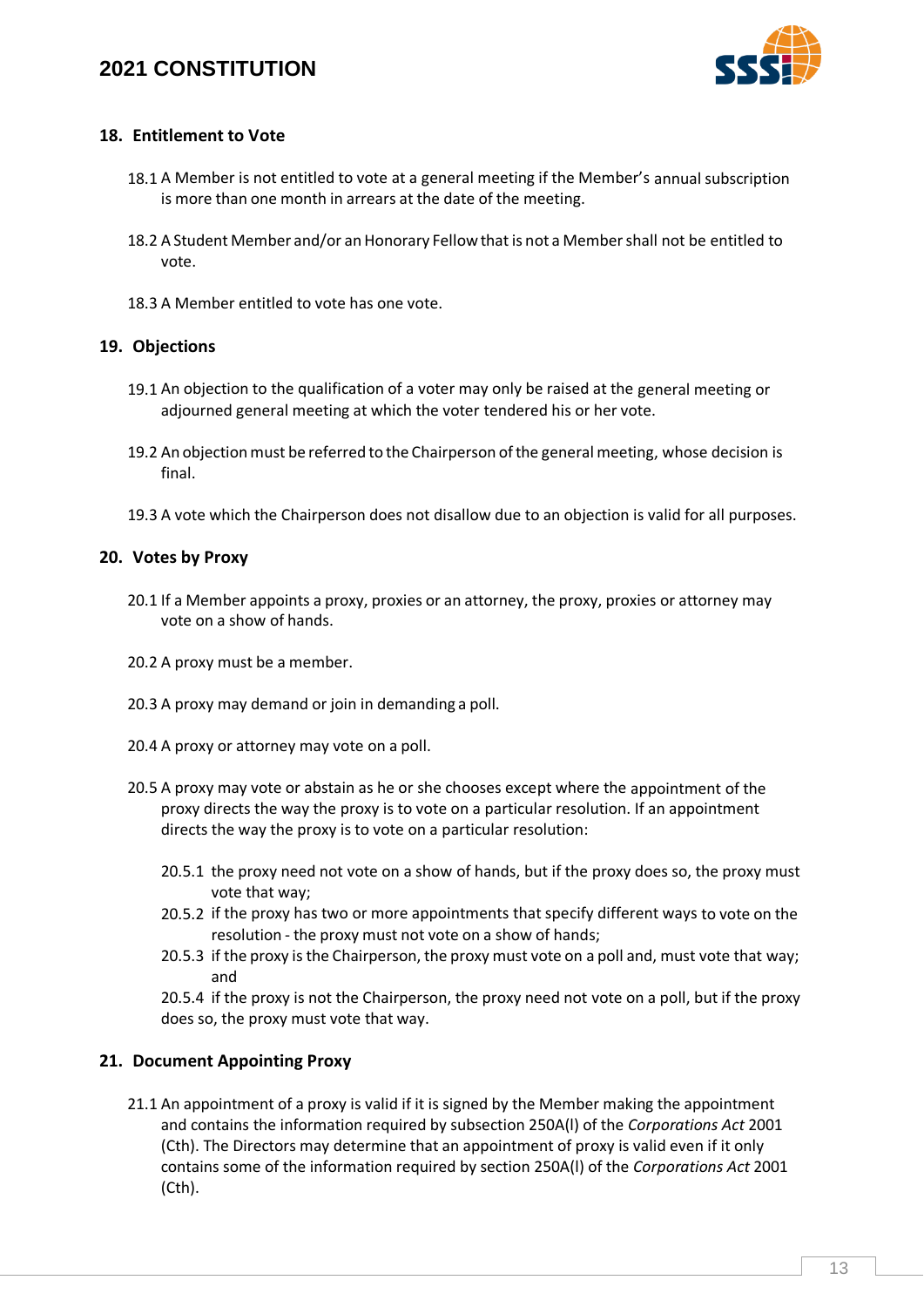

- 21.2 For the purposes of **Claus[e 22.1](#page-13-0)** of this Constitution, an appointment received at an electronic address will be taken to be signed by the Member if:
	- 21.2.1 a personal identification code allocated by the Institute to the Member has been input into the appointment; or
	- 21.2.2 the appointment has been verified in another manner approved by the Directors.
- 21.3 A proxy's appointment is valid at an adjourned general meeting.
- 21.4 A proxy or attorney may be appointed for all general meetings or for any number of general meetings or for a particular purpose.
- 21.5 Unless otherwise provided for in the proxy's appointment or in any instrument appointing an attorney, the appointment of the proxy or the attorney will be taken to confer authority:
	- 21.5.1 to vote on:
		- (a) any amendment moved to the proposed resolutions and on any motion that the proposed resolution not be put or any similar motion; and
		- (b) any procedural motion, including any motion to elect the Chairperson, to vacate the chair or to adjourn the general meeting,

even though the appointment may specify the way the proxy or attorney is to vote on a particular resolution; and

- 21.5.2 to vote on any motion before the general meeting whether or not the motion is referred to in the appointment.
- 21.6 If a proxy appointment is signed by the Member but does not name the proxy or proxies in whose favour it is given, the Chairperson may either cast as proxy or complete the appointment by inserting the name or names of one or more Directors or the Secretary.

### **22. Lodgement of Proxy**

- <span id="page-13-0"></span>22.1 The appointment of a proxy or attorney must be received by the Institute, at least 48 hours (unless otherwise specified in the notice of meeting to which the proxy relates) before:
	- 22.1.1 the time for holding the general meeting or adjourned general meeting at which the appointee proposes to vote; or
	- 22.1.2 the taking of a poll on which the appointee proposes to vote.
- 22.2 The Institute receives an appointment of a proxy and any power of attorney or other authority under which it was executed when they are received at:
	- 22.2.1 the Office;
	- 22.2.2 a facsimile number at the Office; or
	- 22.2.3 a place, facsimile number or electronic address specified for that purpose in the notice of meeting.

### **23. Validity**

A vote cast in accordance with an appointment of proxy or power of attorney is valid even if before the vote was cast the appointor: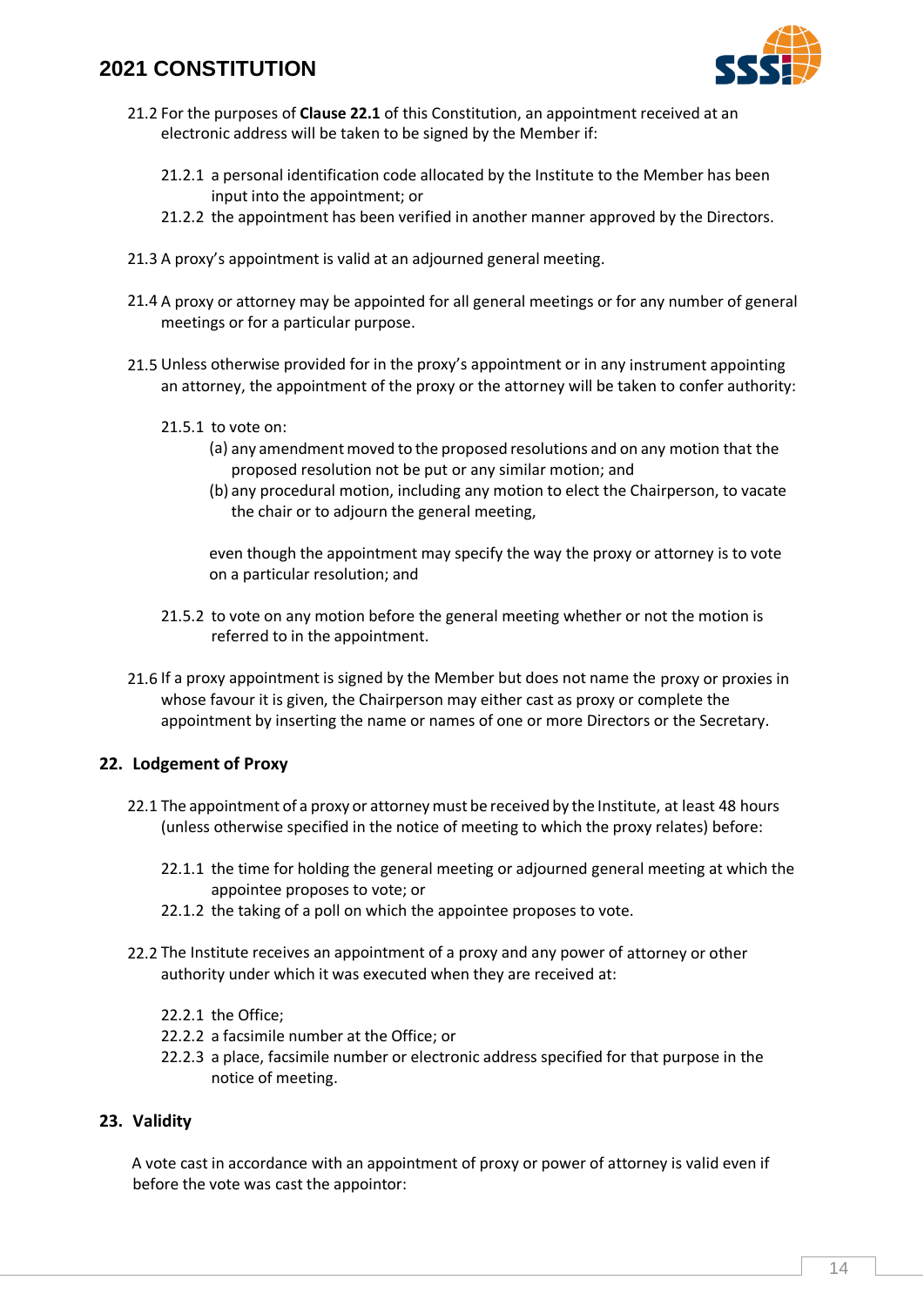

23.1 died;

23.2 became mentally incapacitated; or

23.3 revoked the proxy or power,

unless any written notification of the death, unsoundness of mind or revocation was received by the Institute before the relevant general meeting or adjourned general meeting.

### **24. Regions**

24.1 There shall be Regions declared by the Directors' from time to time.

<span id="page-14-0"></span>24.2 The Directors may divide Regions into Sub-Regions.

24.3 The Regions shall be the states and territories of:

24.3.1 New South Wales; 24.3.2 Queensland; 24.3.3 Victoria; 24.3.4 Tasmania; 24.3.5 South Australia; 24.3.6 Western Australia; 24.3.7 the Australian Capital Territory; 24.3.8 the Northern Territory of Australia

and shall continue as Regions until changed by the Directors'.

- 24.4 There shall be a Regional Committee for each Region.
- 24.5 The Board may change the Regions and Sub-Regions from time to time but shall only change an existing Region after consultation with the Regional Committee for a Region.
- 24.6 The Board shall from time to time make rules for the conduct of the Regional Committee.

### <span id="page-14-1"></span>**25. Commissions**

25.1 There shall be Commissions established by declaration of the Board from time to time.

- 25.2 The Commissions shall be:
	- 25.2.1 Land surveying;
	- 25.2.2 Hydrography;
	- 25.2.3 Engineering and Mining Surveying;
	- 25.2.4 Spatial Information and Cartography; and
	- 25.2.5 Remote Sensing and Photogrammetry.
- 25.3 The Board may make rules nominating the special interests of a Commission in the Surveying and Spatial Sciences Industries for the role and conduct of a Commission.
- 25.4 There shall be a National Committee for each Commission.
- 25.5 The Board may change the Commissions from time to time but shall only change an existing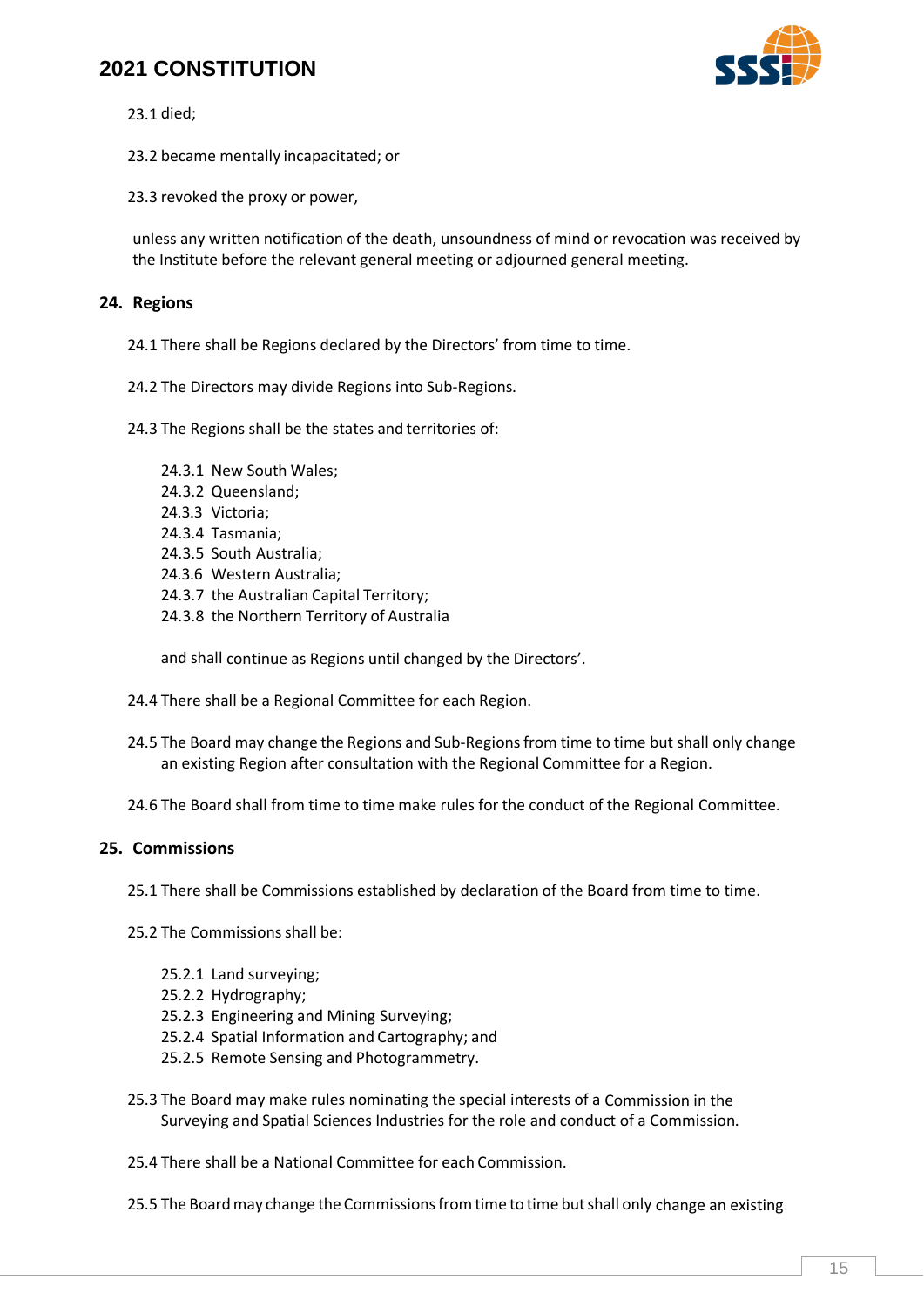

Commission after consultation with the National Committee of that Commission.

### <span id="page-15-1"></span>**26. Young Professionals**

- 26.1 There shall be a group of members called the Young Professionals.
- 26.2 The role of the Young Professionals within the Institute shall be to foster membership and growth of the Institute through:
	- 26.2.1 service delivery to young surveying and spatial professionals;
	- 26.2.2 representation of young surveying and spatial professionals in the Institute;
	- 26.2.3 provision of leadership to young professionals within the professions; and
	- 26.2.4 the engendering of community awareness of the surveying and spatial industry and the Institute.
- 26.3 There shall be a committee in each region called the Young Professionals Regional Committee.
- 26.4 There shall be a national committee called the Young Professionals National Committee.

# **27. Special Interest Groups**

- 27.1 There may be Special Interest Groups established by declaration of the Board from time to time.
- 27.2 Special Interest Groups may be established for a specified or unspecified period.
- 27.3 Special Interest Groups may be established based on a specific grouping of Members, or on a specific topic or subject.
- 27.4 A committee may be established for any Special Interest Group, at a national, regional or sub-regional level.
- 27.5 A representative from any Special Interest Group, as nominated by members of any Special Interest Group Committee, may be invited by the Directors to participate in a meeting, a Committee or Commission, at either national, regional or sub-regional level.
- 27.6 There shall be a Special Interest Group:
	- 27.6.1 for Student Members, which shall be known as the Students Special Interest Group;
	- 27.6.2 for Women in Spatial, which shall be known as the Women in Spatial Special Interest Group; and
	- 27.6.3 for Historical, which shall be known as the Historical Special Interest Group.

### <span id="page-15-0"></span>**28. Streams**

- 28.1 Theremay be Streams established by declarationofthe Boardfromtime to time.
- 28.2 Streams may be established for a specified or unspecified period.
- 28.3 Streams may be established to discuss, develop, research or explore any topic or subject including a specific issue, research area, new technology or work practice.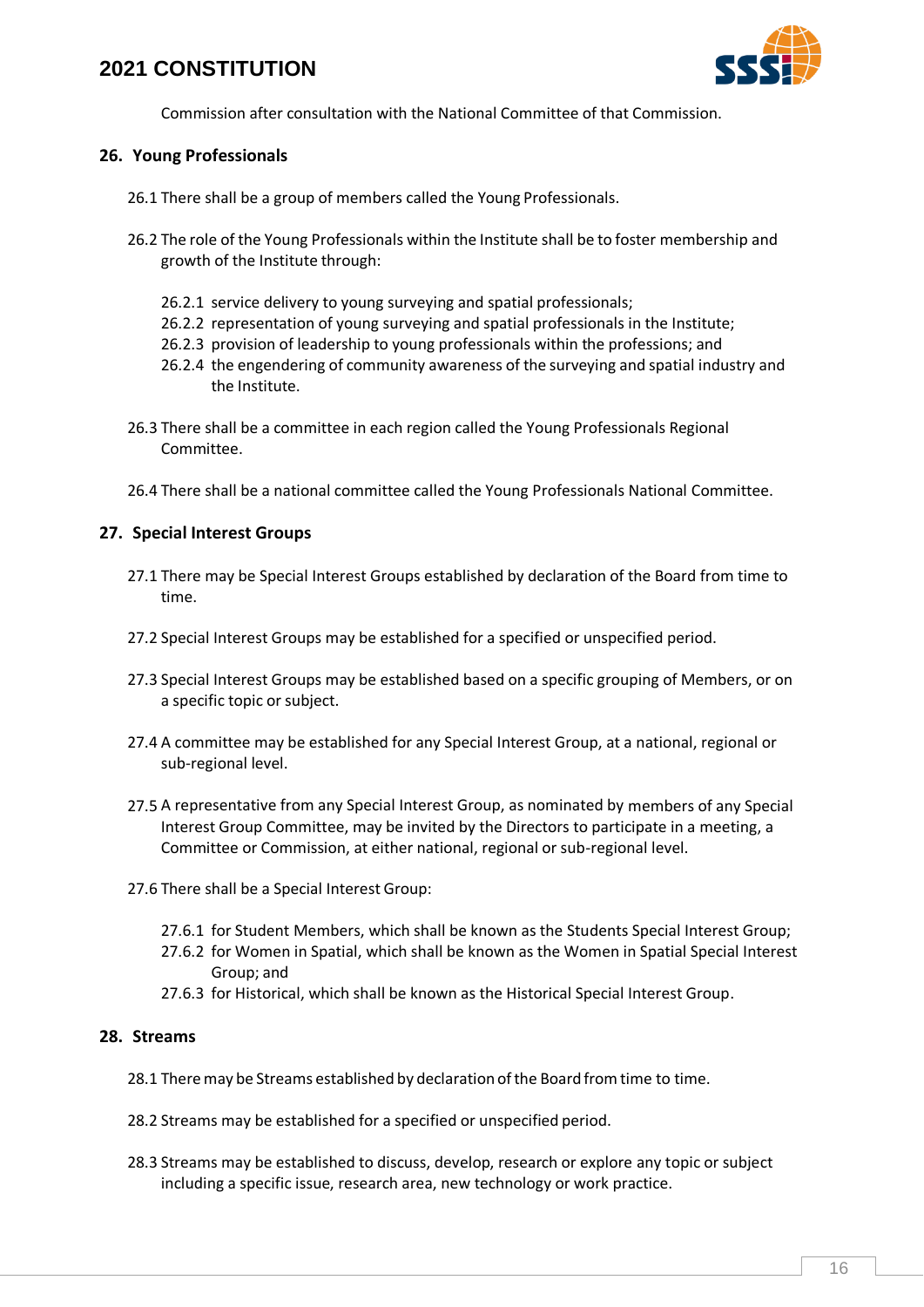

- 28.4 A Stream may consist of any structure or form the Board declares for that particular Stream.
- 28.5 If a Region or Commission requests, the Board shall ensure that the Region or Commission is represented and, or involved in a Stream.

### <span id="page-16-0"></span>**29. Election of Regional Committees and National Commission Committees**

- <span id="page-16-2"></span>29.1 Once every two years the Members of a Region shall elect members of the Regional Committee and the National Commission Committee for each Commission in accordance with this **Clause [29](#page-16-0)**.
- 29.2 The members of a Regional Committee shall comprise the persons elected pursuant to this **Clause [29](#page-16-0)** and any other provision of this Constitution.
- 29.3 The members of each Commission in a Region shall elect:
	- 29.3.1 a member from that Commission in the Region to bea member of the Regoinal Committee in the Region who will also be a member of the National Committee for that Commission; and
	- 29.3.2 a member of that Commission in the Region other than the person referred to in **Clause 29.3.1** to be a member of the National Committee for that Commission,

where a Member is a Member of more than one Commission the member shall only have a vote for the purposes of **Clause 29** in that Members' primary Commission.

- <span id="page-16-1"></span>29.4 The Members of a Region shall elect at least two and not more than 10 persons, in addition to Commission representatives, who are members in the Region to the Regional Committee.
- 29.5 The persons elected pursuant to **Clauses 29.3.2** and **[29.4](#page-16-1)** may be the same persons.
- 29.6 Subject to **Clause [29.4](#page-16-1)**, the Directors may make rules specifying the number of persons to be elected to a Regional Committee pursuant to **Clause [29.4](#page-16-1)** and forthe conduct of electionsfor the Regional Committee and the National Commission Committee. If the Directors have not made a rule specifying the number to be elected pursuant to **Clause [29.4](#page-16-1)**, then the number shall be two.
- 29.7 If a Region has been divided into sub-regions pursuant to **Clause [24.2](#page-14-0)** then the Directors may make rules providing for a proportion of the number of personsto be elected to the Regional Committee pursuant to **Clause [29.4](#page-16-1)** to be resident in each sub-region. The Directors may also make rules providing for the election of persons in a sub-region to be by members who are resident in that sub-region.
- <span id="page-16-3"></span>29.8 For each Region, the Directors may make rules for the timing of each election pursuant to **Clause [29.1](#page-16-2)**.
- <span id="page-16-4"></span>29.9 Unless otherwise determined pursuant to **Clause [29.8](#page-16-3)**, elections forthe Regions of New South Wales, Western Australia, South Australia, Tasmania will be held in every oddnumbered year.
- <span id="page-16-5"></span>29.10 Unless otherwise determined pursuant to **Claus[e 29.8](#page-16-3)**, elections forthe regions of Queensland, Victoria, Northern Territory and Australian Capital Territory will be held in every even-numbered year (notwithstanding any other Clause of this Constitution to the contrary).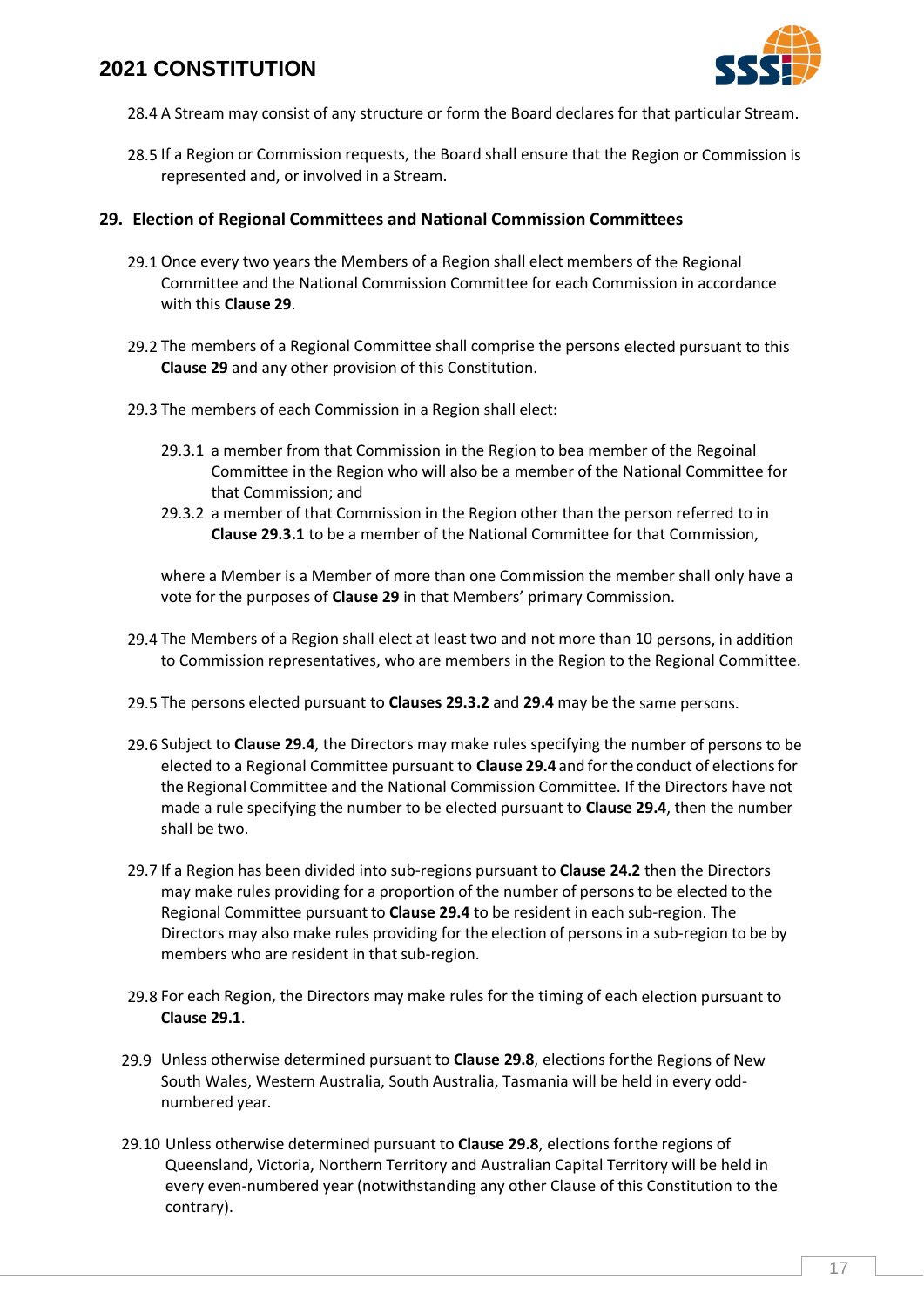

- 29.11In the event that the Board removes or creates a Region, the Board shall declare the timing of elections for the Region.
- 29.12For each Commission the Directors may make rules for the timing of each election pursuant to **Clause [29.1](#page-16-2)**.
- 29.13Unless otherwise determined pursuant to **Clause [29.8](#page-16-3)**, elections forthe Commissions of the Spatial Information and Cartography Commission, the Hydrography Commission and the Engineering and Mining Surveying Commission will be held in odd-numbered years.
- 29.14Unless otherwise determined pursuant to **Clause [29.8](#page-16-3)**, elections forthe Commissions of the Remote Sensing and Photogrammetry Commission, the Land Surveying Commission and the Young Professionals will be held in even-numbered years.
- 29.15In the event that the Board removes or creates a Commission the Board shall declare the timing of elections for that Commission.

### <span id="page-17-1"></span>**30. Election of Young Professionals Regional Committee and Young Professionals National Committee**

30.1 Members of the Young Professionals in a Region shall elect from amongst the Members of the Young Professionals in that Region the members of the Young Professionals Regional Committee asfollows:

30.1.1 Chairperson Elect; 30.1.2 Secretary.

- 30.2 The Directors may make rules for the conduct of elections for the Young Professionals Regional Committee.
- 30.3 Each Young Professionals Regional Committee shall elect one of its members to be a member of the Young Professionals National Committee.
- 30.4 The Young Professionals National Committee shall comprise the elected representatives from each Young Professionals Regional Committee, the Chairperson of the Young Professionals National Committee and the Chairperson Elect.
- <span id="page-17-0"></span>30.5 The Members of the Young Professionals National Committee every two years elect from amongst its members a:

30.5.1 Chairperson Elect; 30.5.2 Secretary.

- 30.6 The Chairperson Elect who has been elected pursuant to **Clause [30.5](#page-17-0)** of this Constitution shall be Chairperson of the Young Professionals National Committee in the two years following his or her election.
- 30.7 Every two years the Young Professionals Regional Committee shall elect one of its Members to be a member of the Regional Committee and that person shall be a member of the Regional Committee for that year but that person shall not be eligible to be elected to office pursuant to **Clause [31](#page-18-0)** of this Constitution.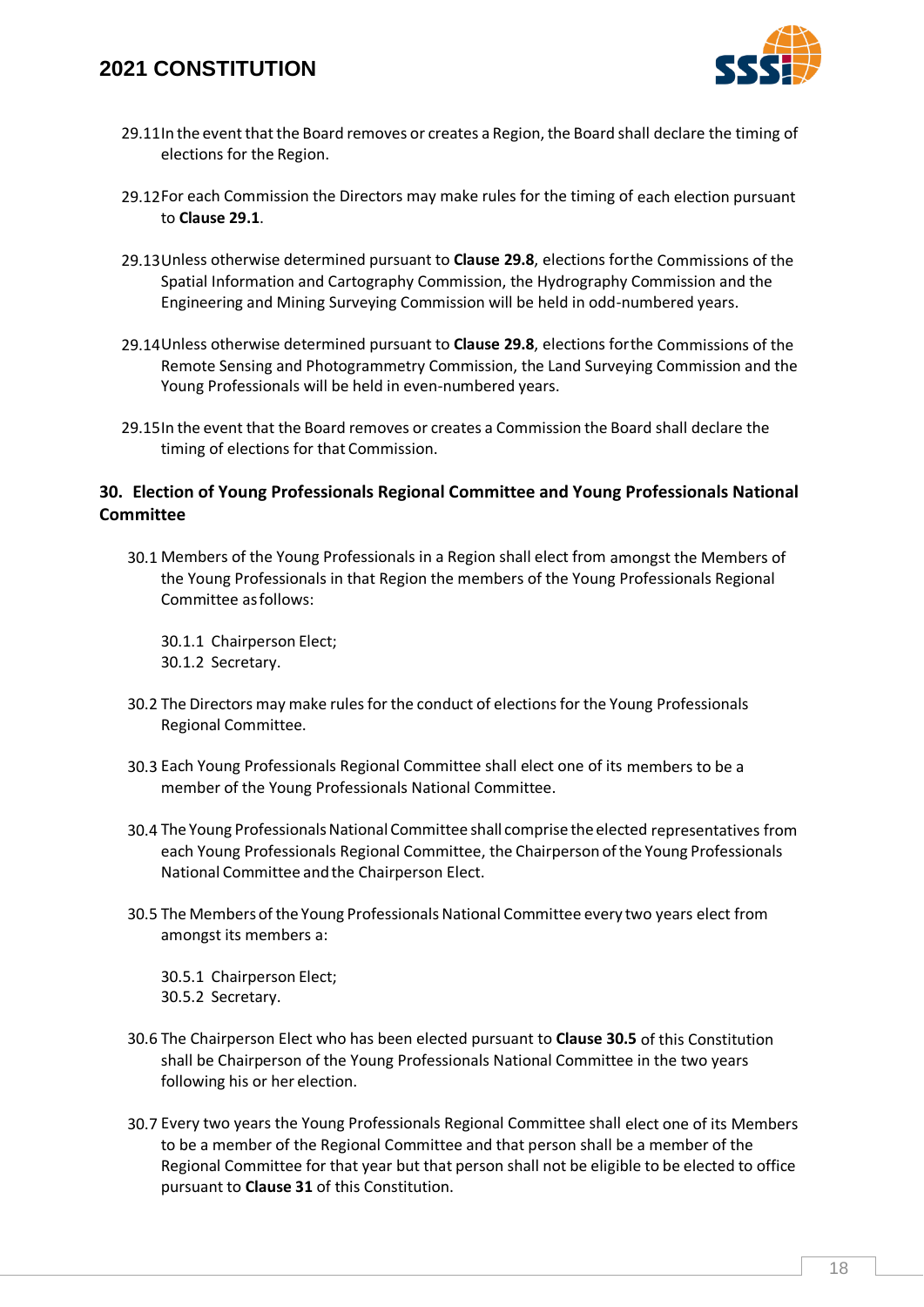

### <span id="page-18-0"></span>**31. Regional Committee**

- 31.1 The role of a Regional Committee shall be to formulate and discuss regional policy relevant to its Region, the delivery of regional membership services, to formulate and recommend budgets for the Region to the Directors or otherwise as shall be determined by the Directors from time to time. The Directors shall make rules for governing the role and conduct of the Regional Committee.
- 31.2 A Regional Committee shall at its first meeting after the election of the Regional Committee pursuant to **Clauses [29](#page-16-0)** elect a Chairperson, Vice Chairperson and Treasurer.
- 31.3 The Regional Committee shall fill a casual vacancy in the office of Chairperson and Vice Chairperson.

### **32. Young Professionals Regional Committee**

- 32.1 The role of the Young Professionals Regional Committee shall be to formulate and discuss policy relevant to the Young Professionals in the Region and incooperation and conjunction with the Regional Committee the:
	- 32.1.1 reporting and provision of regional information to the Young Professionals National Committee;
	- 32.1.2 organisation of regional events and activities;
	- 32.1.3 establishment of regional careerdevelopment programme;
	- 32.1.4 establishment of regional mentoring programme;
	- 32.1.5 development of leadership roles and the fostering of new ideas;
	- 32.1.6 accreditation of community liaison and promotion of the Institute inthe regional community including educational institutions;
	- 32.1.7 contributing to a regional publication of the Institute; and
	- 32.1.8 or otherwise as shall be determined by the Directors.
- 32.2 From time to time the Directors shall make rules for governing the role and conduct of the Young Professionals Regional Committee.

### **33. National Commission Committee**

- 33.1 The role of a National Commission Committee shall be to formulate and discuss national policy for the Commission and to advise the Board and the Directors onmattersrelating to the Commission or otherwise asshall be determined by the Board from time to time. The Board shall make rules for governing the role and conduct of the National Commission Committee.
- 33.2 Every two years at a time nominated by the Directors the National Commission Committee shall elect a Chairperson who shall (despite the period of his or her election in a Region) hold office for the ensuing two years.
- 33.3 Every year at a time nominated by the Directors a National Commission Committee shall elect a Vice Chairperson who shall hold office for the ensuing year.

#### **34 Young Professionals National Committee**

34.1 The role of the Young Professionals National Committee shall be to formulate and discuss national policy for the Young Professionals and advise the Board on matters relating to the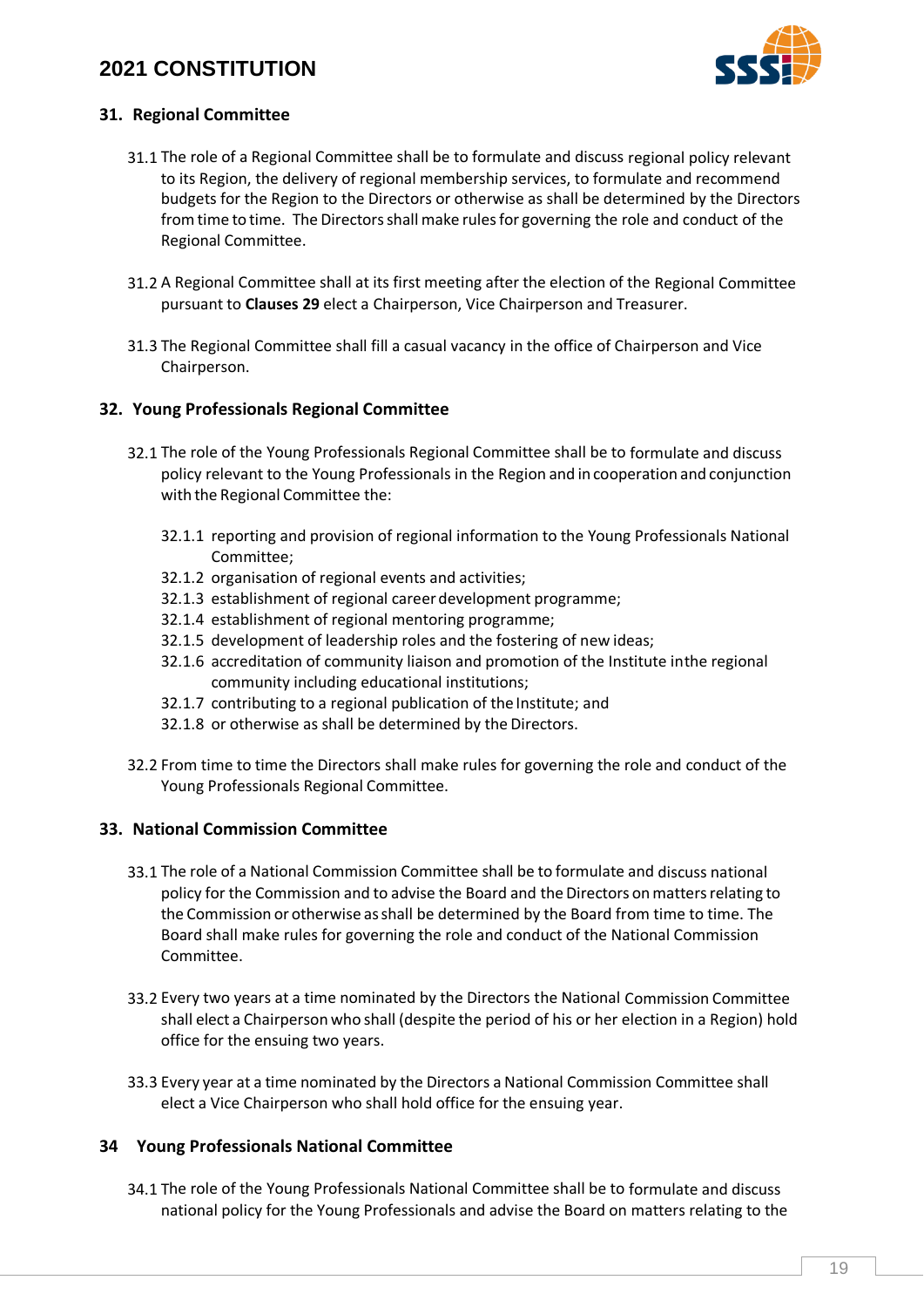

Young Professionals and in cooperation and conjunction with the National Commission Committees.

- 34.2 The Board shall make rules for the governing of the role and conduct of the Young Professionals National Committee.
- <span id="page-19-1"></span>34.3 The Young Professionals National Committee shall nominate a representative to attend Board meetings.
- 34.4 The Young Professionals National Committee Representative shall:
	- 34.4.1 hold the position for a term of 6 months commencing on the date the Board accepts the nomination;
	- 34.4.2 not be entitled to vote at meetings of the Board; and
	- 34.4.3 be appointed on such terms as the Board may reasonably require.

### **35. Vacation of Office**

The office of a Director immediately becomes vacant if the Director;

- 35.1 is prohibited by the *Corporations Act* 2001 (Cth) from holding office or continuing as a Director;
- 35.2 is liable to have a person appointed, under a law relating to the administration of estates of persons who through mental or physical incapacity are incapable of managing their affairs, to administer it, or becomes in the opinion of the Board incapable of performing his or her duties;
- 35.3 resigns by notice in writing to the Institute;
- 35.4 is removed by a resolution of the Institute;
- 35.5 is absent from Board meetings for three consecutive meetings without leave of absence from the Board;
- 35.6 is directly or indirectly interested in any contract or proposed contract with the Institute and fails to declare the nature of the interest as required by the *Corporations Act* 2001 (Cth).

### **36. Appointment and Removal of Directors**

- <span id="page-19-0"></span>36.1 If the conduct or position of any Director is such that continuance in office appears to the majority of the Directors to be prejudicial to the interests of the Institute, a majority of Directors at a meeting of the Board specifically called for that purpose may suspend that Director.
- 36.2 Within 14 days of the suspension, the Boardmust call a general meeting at which the members may either confirm the suspension and remove the Director from office in accordance with **Clause [36.1](#page-19-0)** of this Constitution or annul the suspension and reinstate the Director.

### **37. The Board of Directors**

37.1 Composition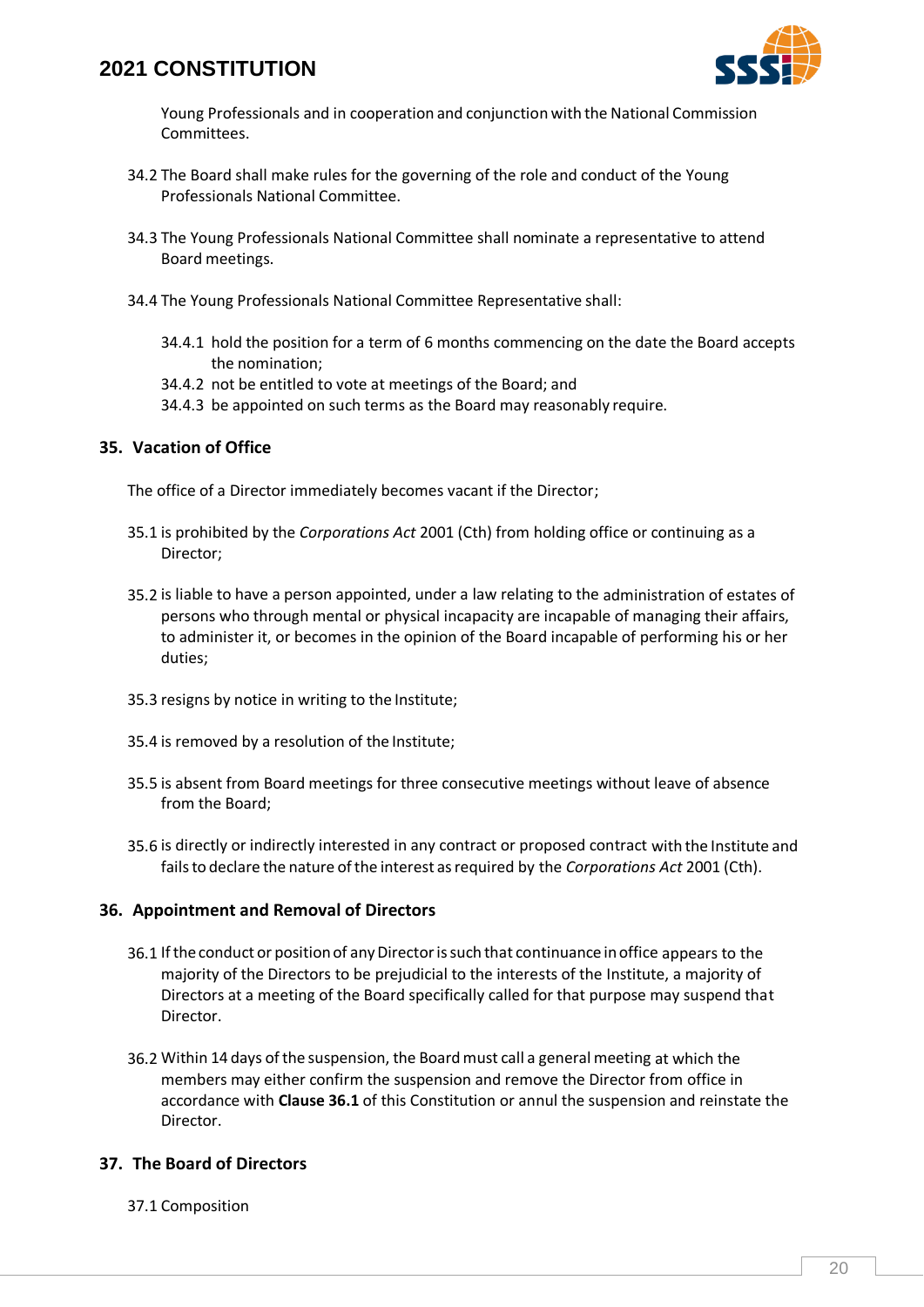

- 37.1.1 The members of the Board shall be:
	- (a) The President;
	- (b) The President-Elect, who shall be appointed from and by the Board in accordance with **Sub-Clause [37.3](#page-20-0)**;
	- (c) one Director elected by the Members of each Region.
	- (d) one Director elected from the HydrographyCommission.
- <span id="page-20-1"></span>37.1.2 The election of the Directors referred to in **Sub-Clause [37.1.1\(c\)](#page-20-1)**shall, subject to **Clause [29.8,](#page-16-3)** take place concurrently with the elections referred to in **Clauses [29.9](#page-16-4)**  and **[29.10.](#page-16-5)**

### 37.2 **Term**

- 37.2.1 Unless otherwise provided in this Constitution, each Directorshall hold office for a period of two (2) years.
- <span id="page-20-2"></span>37.2.2 A Director may serve a maximum of two consecutive terms and shall not be entitled to be elected as a Director for a third consecutiveterm.
- 37.2.3 Claus[e 37.2.2](#page-20-2) does not apply with respect to the Board comprised under Clause [61.1.](#page-31-0)
- <span id="page-20-5"></span><span id="page-20-4"></span><span id="page-20-3"></span><span id="page-20-0"></span>37.3 President Elect
	- 37.3.1 In each year at or prior to the first meeting of the Board next following the Annual General Meeting the Region and Hydrography Commission elected Board office bearers must elect one of their members to be President for the year following the next Annual GeneralMeeting. The Board member so elected shall be:
		- (a) a Director and President-Elect of the Institute until the close of the Annual General Meeting next following that Director's election; and
		- (b)a Director and President of the Institute from the close of the Annual General Meeting next following that Director's election until the close of the succeeding Annual General Meeting.
	- 37.3.2 By unanimous resolution, at or prior to the first meeting of the Board next following the Annual General Meeting the Region and Hydrography Commission elected Board office bearers, may resolve that the President for the previous period continue for a further term.
	- 37.3.3 A vacancy created on the Board by reason of the operation of **Clause [37.3.1](#page-20-3)** may be filled by an election in accordance with **Clause [37.5](#page-21-0)** from the relevant Region or the Hydrology Commission, having regard to how that Director was elected. A Director so elected shall holdoffice, subject to this Constitution, until the next annual general meeting.
	- 37.3.4 The Board may make rules for the timing and process for each election required to fill a casual vacancy or a vacancy created due the operation of **Clause [37.3.1\(a\)](#page-20-4)** and or **Clause [37.3.1\(b\)](#page-20-5)**.
- 37.4 Eligibility for appointment as a Director

To be eligible for appointment as a Director of the Institute a person must:

- 37.4.1 not have been, in the previous ten (10) years, an undischarged bankrupt or subject to a composition or deed or scheme of arrangement with or for the benefit of creditors; and
- 37.4.2 not have been, in the previous ten (10) years, a director of a company wound up for the benefit of creditors; and
- 37.4.3 not be suspended or disqualified from carrying on an occupation, trade or business;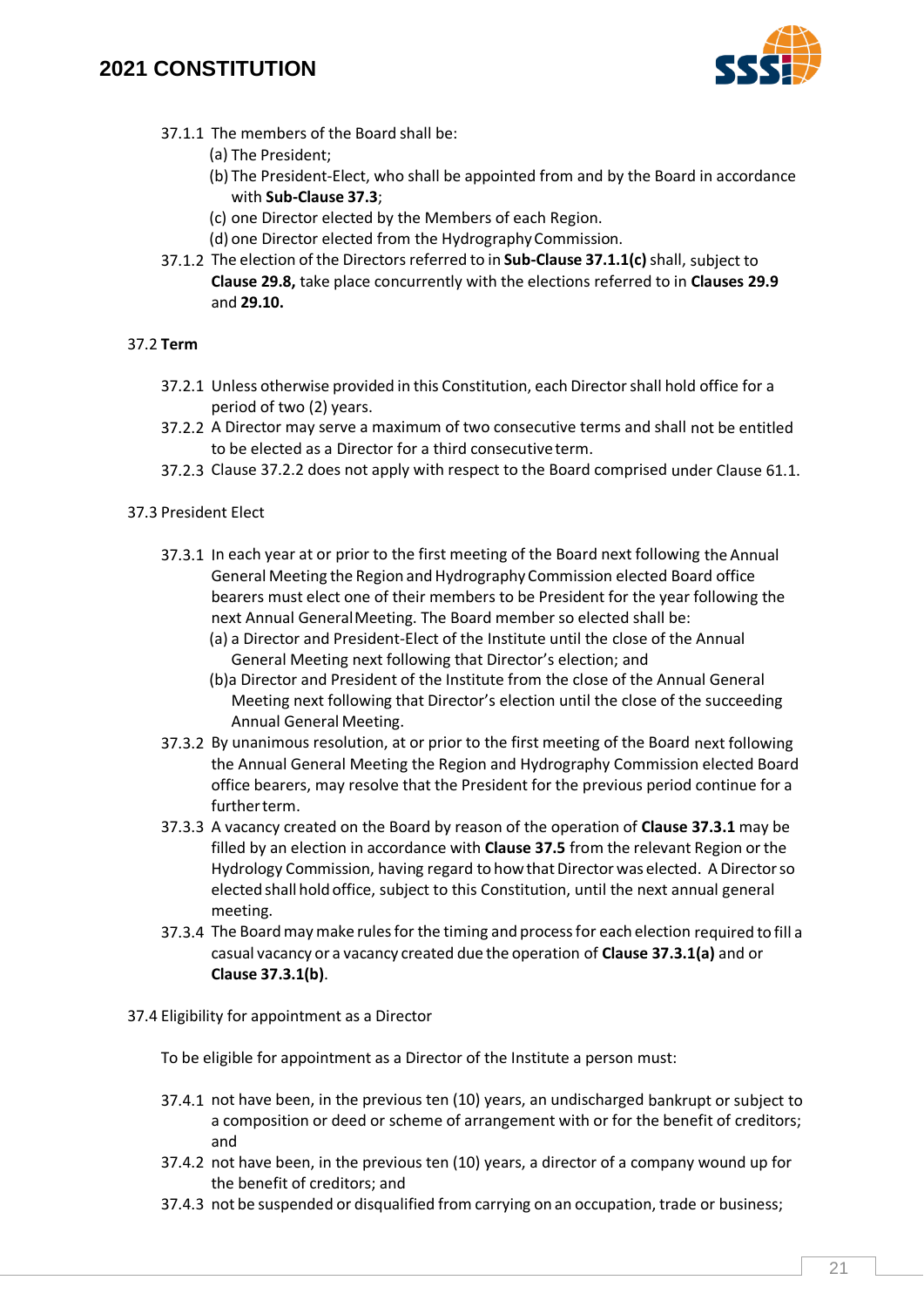

and

- 37.4.4 be a fit and proper person.
- <span id="page-21-2"></span><span id="page-21-1"></span><span id="page-21-0"></span>37.5Nomination for election as a Director
	- 37.5.1 A Member will only be eligible to nominate for election as a Director under Clause [37.1.1\(c\)](#page-20-1) if that Members nomination has been endorsed by two Members.
	- 37.5.2 Where there is only one nomination for election as a Director for a particular Region, a Member, subject to any rules established by the Board, may object to that nomination by submitting a notice of objection to the Board setting out the reasons that the nomination should notbe accepted.
	- 37.5.3 In order to be considered by the Board, a notice of objection under Claus[e 37.5.2](#page-21-1)  must be endorsed by six Members.
	- 37.5.4 If there are no nominations under Clause [37.5.1 t](#page-21-2)hen the Boardshall:
		- (a) Seek a nomination(s) from the Members of the relevant Region, and if there are no nominations;
		- (b)Seek a nomination(s) from the relevant Regional Committee and if there are no nominations;
		- (c)Appoint the Chair of the relevant Regional Committee as a Director.
- <span id="page-21-3"></span>37.6 Casual Vacancies
	- 37.6.1 The Board may appoint a Member as a Director to fill a casual vacancy.
	- 37.6.2 The Board may select a Member for appointment under **Clause [37.6.1](#page-21-3)** from members of the relevant Hydrographic Commission or Region Committee with respect of which the outgoing Director (whose departure or resignation gave rise to the casual vacancy) was a member.
	- 37.6.3 A Director appointed under **Claus[e 37.6.1](#page-21-3)** of this Constitution will hold office until the close of the next Annual General Meeting.
- 37.7 Directors Participation Regional Management Committee Meetings

A Director elected from a Region, in accordance with **Clause [37.1.1\(c\)](#page-20-1)**shall be entitled to attend meetings of the Regional Management Committee of the Region with respect of which the Director was elected on the basis that the Director attends as an observer with no entitlement to vote at that meeting (unless that Director was elected whilst a member of that Committee and the Director remains a member of that Committee).

#### **38. Powers and Duties of Directors**

- <span id="page-21-4"></span>38.1 The business of the Institute is managed by the Directors who may exercise all powers of the Institute that this Constitution and the Corporations Law do not require to be exercised by the Institute in general meeting.
- 38.2 Without limiting the generality of **Claus[e 38.1](#page-21-4)** of this Constitution, the Directors may exercise all the powers of the Institute to:
	- 38.2.1 borrow money;
	- 38.2.2 charge any property or business of the Institute;
	- 38.2.3 issue debentures or give any other security for a debt, liability or obligation of the Institute or of any other person;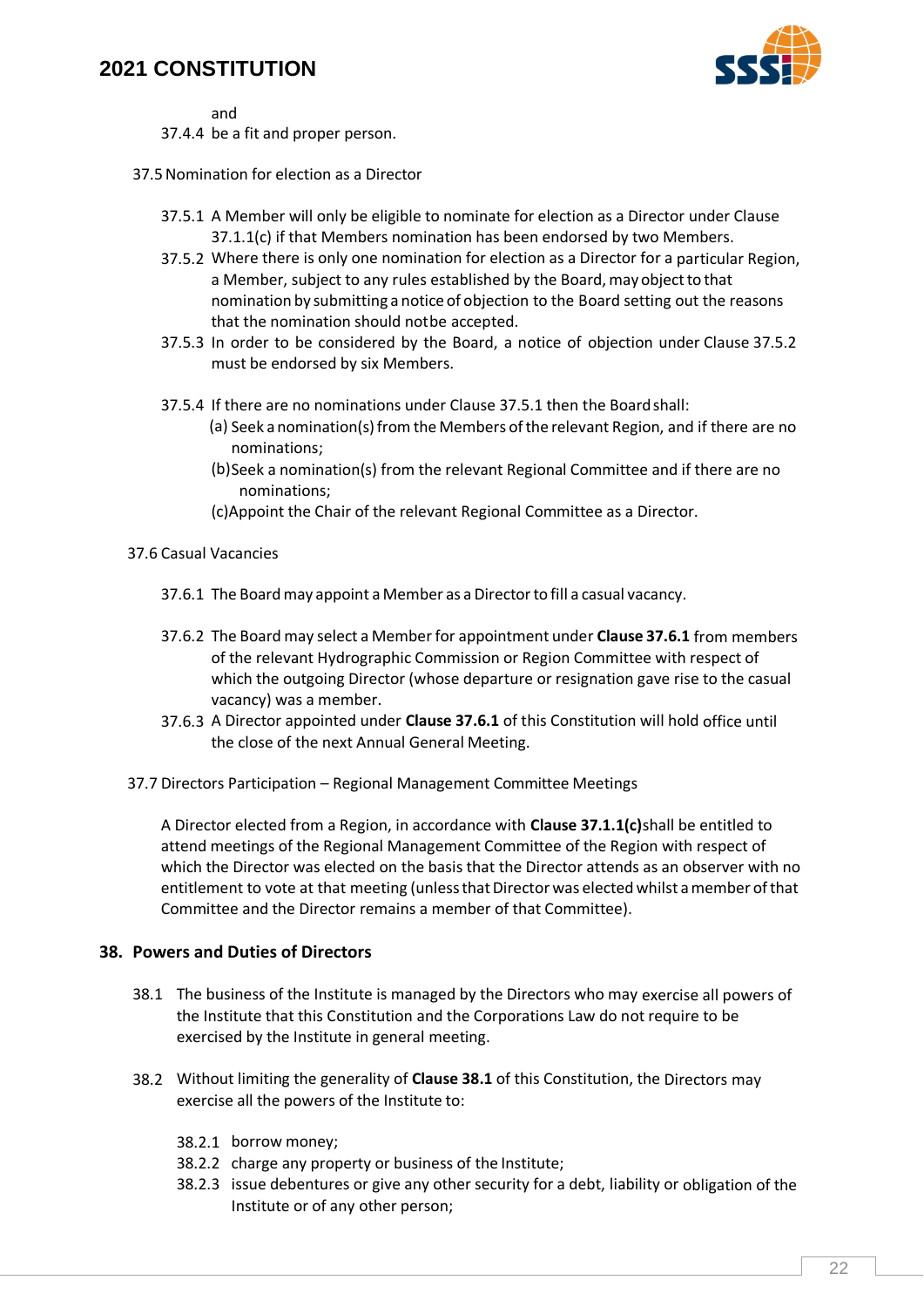

- 38.2.4 guarantee or to become liable for the payment of money or the performance of any obligation by or of any other person; and
- 38.2.5 make rules for the operation of the Institute and establishment and regulating the Commissions, Regions, National Commission Committees, Regional Committees, the conduct of members, the subscriptions payable by members and the affairs of the Institute.
- <span id="page-22-1"></span>38.3 The Board:
	- 38.3.1 may establish and regulate such committees or other bodies as it reasonably requires to advise it in the performance of its duties and obligations;
	- 38.3.2 shall appoint such persons with experience and qualifications the Board considers appropriate to a Board Advisory Committee on such terms it reasonably requires; and
	- 38.3.3 shall consider any advice, recommendation or comment provided to the Board by a Board Advisory Committee but shall, at all times, make decisions in the best interests of the Institute.
- 38.4 The Board shall establish the following Board Advisory Committees within 3 months of the annual general meeting held in 2016:
	- 38.4.1 the finance, risk and audit advisory committee;
	- 38.4.2 the Commission advisory committee of which the members shall be the Chairpersons of each Commission
	- 38.4.3 the membership advisory committee; and;
	- 38.4.4 the professional standards advisory committee;
- 38.5 The role of the Board will be, in addition to the duties of a Director under the *Corporations Act* 2001 (Cth):
	- 38.5.1 Overall Governance of the Institute;

38.5.2 Strategic planning, development andoverseeing implementation ofthe Strategic Plan;

- 38.5.3 Fiduciary oversight, management and planning; and
- 38.5.4 Monitoring against the Strategic Plan.

#### **39 Directors' Board Meetings**

- 39.1 A Director may at any time, and the Secretary must on the request of a Director, call a Directors' meeting.
- 39.2 A Board meeting must be called on at least 48 hours written notice of a meeting to each Director and each Director's alternate.
- 39.3 Itis not necessary togive notice of ameeting ofthe Directorsto a person whom the Secretary, when giving notice to the other Directors, reasonably believes to be temporarily outside Australia or New Zealand.
- <span id="page-22-0"></span>39.4 Subjectto the *Corporations Act* 2001 (Cth), a Directors' meeting may be held by the Directors communicating with each other by any technological means by which they are able simultaneously to hear each other and to participate in discussion.
- 39.5 The Directors need not all be physically present in the same place for a Board meeting to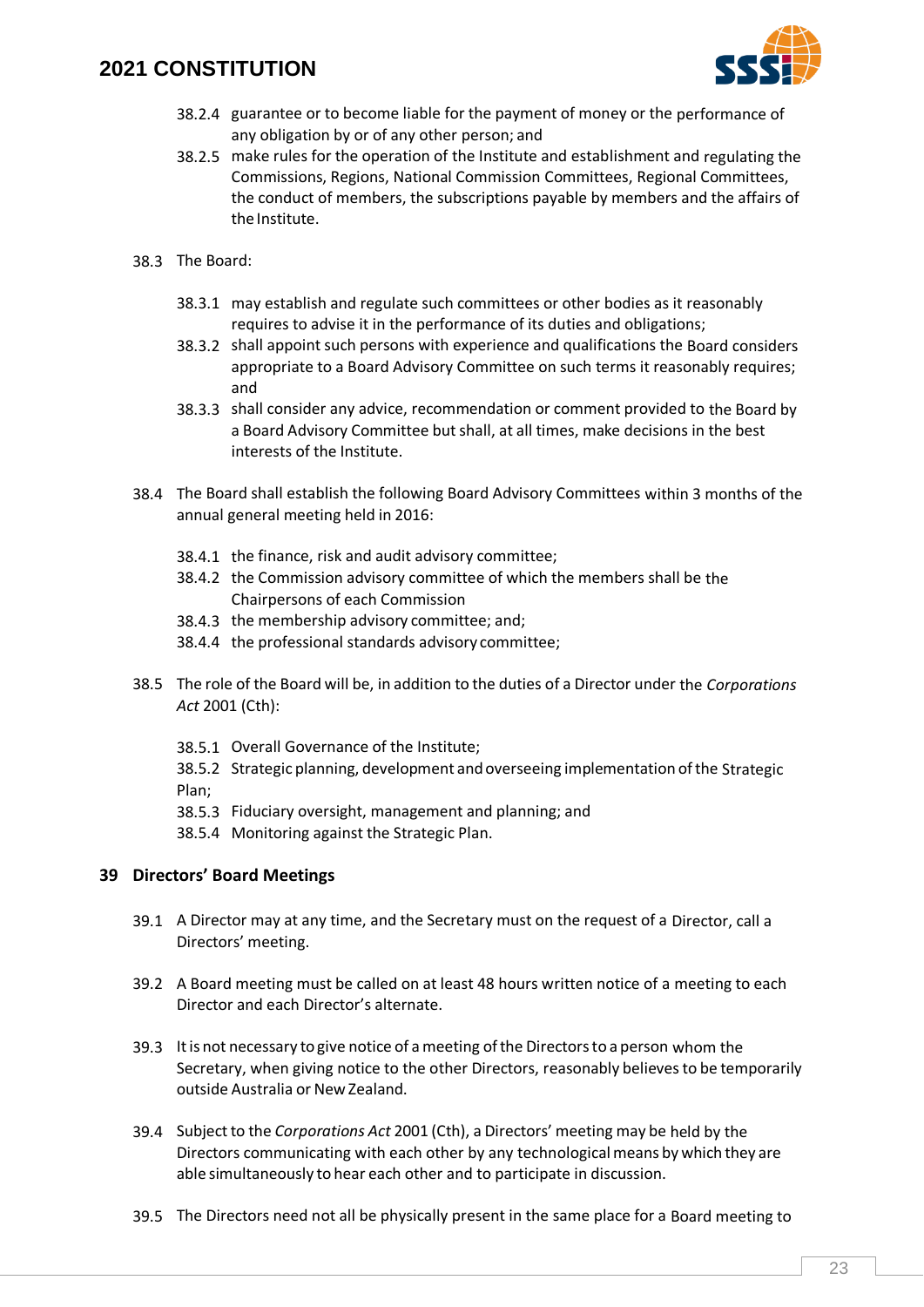

be held.

- 39.6 Subject to **Clause [41](#page-23-0)**, a Director who participates in a meeting held in accordance with this Constitution is taken to be present and entitled to participate in decision-making, and vote at the meeting.
- 39.7 **Clause [39.4](#page-22-0)** applies to meetings of Directors' committees as if all committee members were Directors.
- 39.8 The Directors may meet together, adjourn and regulate their meetings as they think fit.
- 39.9 A quorum is a majority of Directors in office at the date of themeeting.
- 39.10 Where a quorum cannot be established for the consideration of a particular matter at a Directors' meeting due to a casual vacancy, the Directors must adjourn the meeting until the vacancy isfilled.
- 39.11 Notice of a Directors' Board meeting may be given in writing, or the meeting may be otherwise called using any technology consented toby all the Directors.

#### **40. Decision on Questions**

- 40.1 Subject to this Constitution, questions arising at a meeting of the Board are to be decided by a majority of votes of the Directors present and voting and, subject to **Clause [41](#page-23-0)**, each Director has one vote.
- 40.2 The Chairperson of a meeting does not have a casting vote in addition to his or her deliberative vote.
- 40.3 An Alternate Director has one vote for each Director for whom he orshe is an alternate.
- 40.4 If the Alternate Director is a Director, he or she also has a vote as a Director.

### <span id="page-23-0"></span>**41. Directors' Interests**

- 41.1 No contract made by a Director with the Institute and no contract or arrangement entered into by or on behalf of the Institute in which any Director may be in any way interested is void or rendered voidable merely because of the Director holding office as a director or because of the fiduciary obligations arising out of that office.
- 41.2 No Director contracting with or being interested in any arrangement involving the Institute is liable to account to the Institute for any profit realised by or under any such contract or arrangement merely because of the Director holding office as a director or because of the fiduciary obligations arising out of that office.
- 41.3 A Director is not disqualified merely because of being a Director from contracting with the Institute in any respect.
- 41.4 A Director or a body or entity in which a Director has a direct or indirect interest may:
	- 41.4.1 enter into any agreement or arrangement with the Institute;
	- 41.4.2 hold any office or place of profit other than as auditor in the Institute; and
	- 41.4.3 act in a professional capacity other than as auditor for the Institute,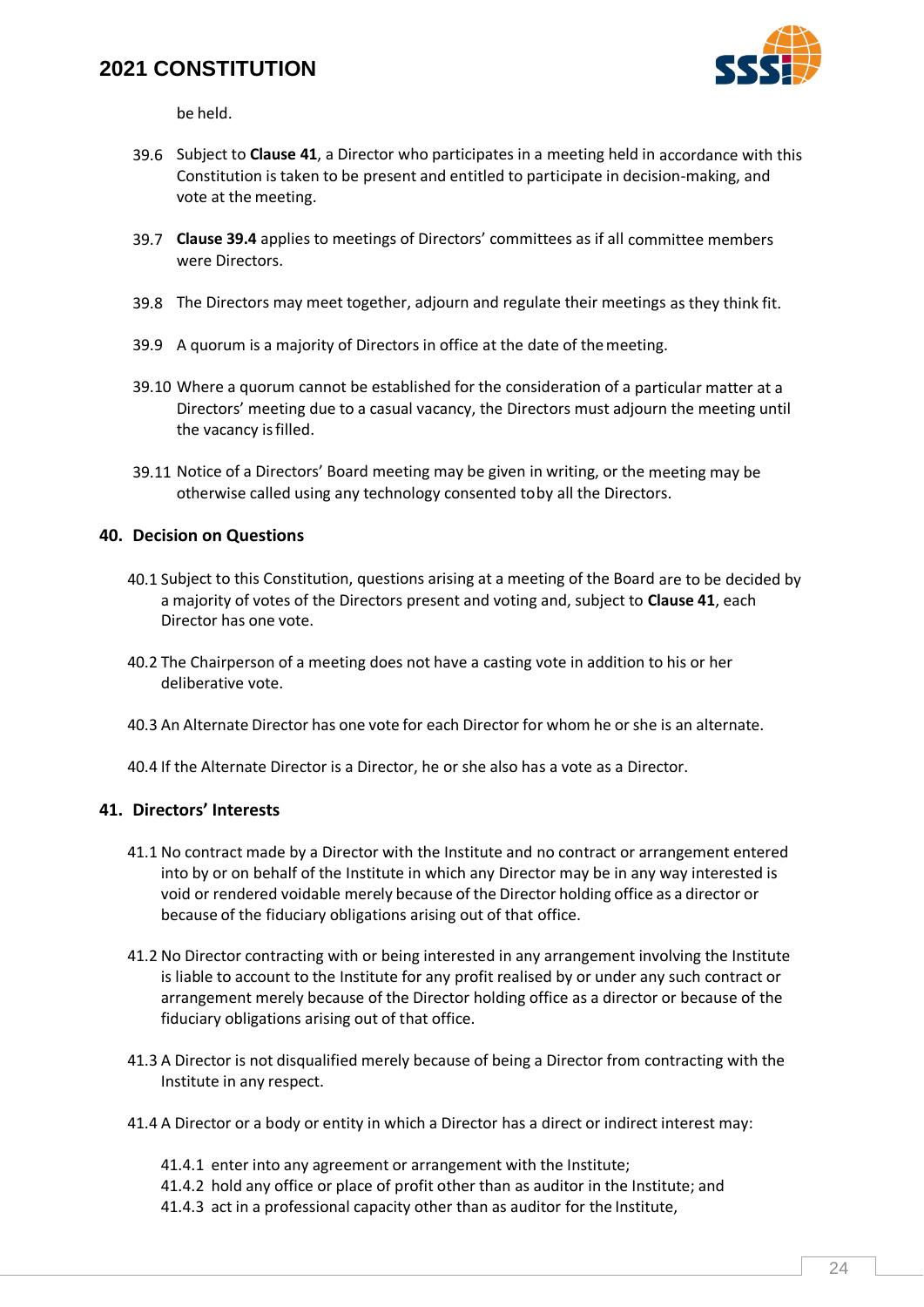

and the Director or the body or entity can receive and keep beneficially any remuneration, profits or benefits under any agreement or arrangement with the Institute or from holding an office or place of profit in or acting in a professional capacity with the Institute.

- 41.5 A Director who has a material personal interest in a matter that is being considered at a Directors' meeting must not:
	- 41.5.1 be present while the matter is being considered at the meeting; or
	- 41.5.2 vote on the matter, unless permitted by the *Corporations Act* 2001 (Cth) to do so, in which case the Director may:
		- (a) be counted in determining whether or not a quorum is present at any meeting of Directors considering that contract or arrangement or proposed contract or arrangement;
		- (b) sign or countersign on behalf of the Institute any document relating to that contract or arrangement or proposed contract or arrangement; and
		- (c) vote in respect of, or in respect of any matter arising out of,the contract or arrangement or proposed contract or arrangement.
- 41.6 A Director may be or become a director or other officer of, or otherwise interested in, any related body corporate or any other body corporate promoted by the Institute or in which the Institute may be interested as a vendor, shareholder or otherwise and is not accountable to the Institute for any remuneration or other benefits received by the Director as a director or officer of, or from having an interest in, that body corporate.

### <span id="page-24-0"></span>**42. Alternate Directors**

- 42.1 A Director may, with the approval of the Board, appoint any person as his or her alternate for a period determined by that Director.
- 42.2 An Alternate Director is entitled to notice of Board meetings and, if the appointor is not present at a meeting is entitled to attend, be counted in a quorum and vote as a Director.
- 42.3 An Alternate Director is an officer of the Institute and is not an agent of the appointor.
- 42.4 The provisions of this Constitution which apply to Directors also apply to Alternate Directors.
- 42.5 The appointment of an Alternate Director may be revoked at any time by the appointor or by the other Directors.
- 42.6 An Alternate Director's appointment ends automatically when his or her appointor ceases to be a Director.
- 42.7 Any appointment or revocation under this Clause must be effected by written notice delivered to the Secretary.

#### **43. Remaining Directors**

The Directors may act even if there are vacancies on the Board.

#### **44. President**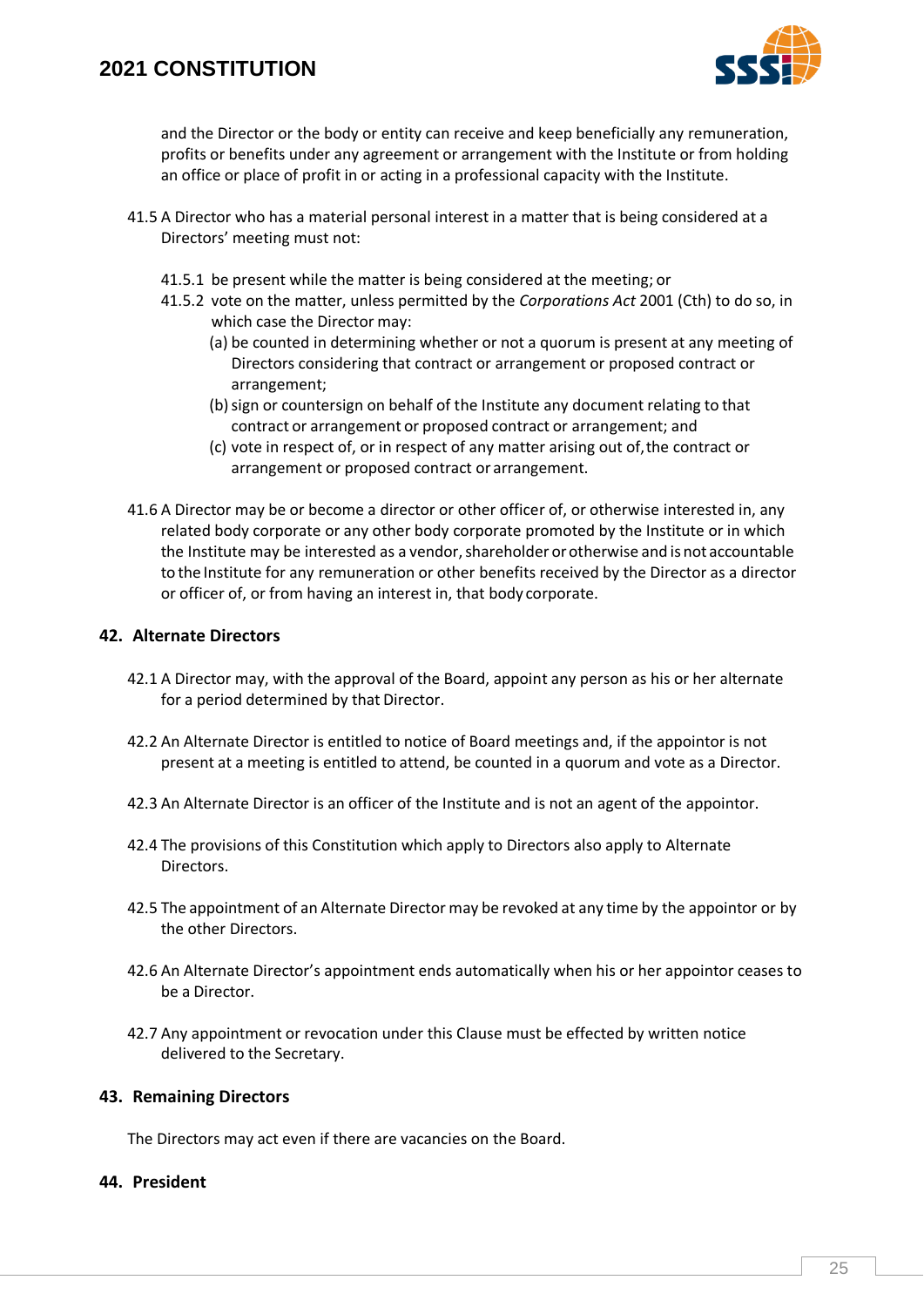

- 44.1 The President is entitled to chair the Directors' meetings.
- 44.2 If the President is not present at any Directors' meeting within ten minutes after the time appointed for the meeting to begin, the President Elect may chair the meeting but if he is not present within 10 minutesof the time appointed for the meeting to begin the Directors present must elect a Director to be President of the meeting.

### **45. Delegation**

- 45.1 The Directors may delegate any of their powers, other than those which by law must be dealt with by the Directors as a board, to a Board Advisory Committee, a person or a committee and may at any time revoke any delegation.
- 45.2 Subject to any direction by the Directors, a Board Advisory Committee, or Committee may regulate its proceedings as it seesfit.

#### <span id="page-25-0"></span>**46. Written Resolutions**

- 46.1 The Directorsmay pass a resolution without a Board meeting being held if all the Directors entitled to vote on the resolution sign a document containing a statement that they are in favour of the resolution set out in the document. The resolution is passed when the last Directorsigns.
- 46.2 Separate copies of a document may be used for signing by Directors and may be in the form of a facsimile or electronic transmission.
- 46.3 The Regions or Commissions may pass a resolution without a Region or Commission meeting being held if all the elected members entitled to vote on the resolution sign a document containing a statement that they are in favour of the resolution set out in the document. The resolution is passed when the last commission Region member signs.
- 46.4 Separate copies of a document may be used for signing by Region or Committee Members and may be in the form of a facsimile or electronic transmission.

### **47. Validity of Acts of Directors**

If it is discovered that:

- 47.1 there was a defect in the appointment of a person as a Director, or member of a Directors' committee; or
- 47.2 a person appointed to one of those positions was disqualified,

all acts of the Directors or the Directors' committee before the discovery was made are as valid as if the person had been duly appointed and was not disqualified.

#### **48. Minutes and Registers**

- 48.1 The Directors must cause minutes to be made of:
	- 48.1.1 the names of the Directors present at all Directors' meetings and meetings of Directors' committees;
	- 48.1.2 all proceedings and resolutions of general meetings Directors' meetings and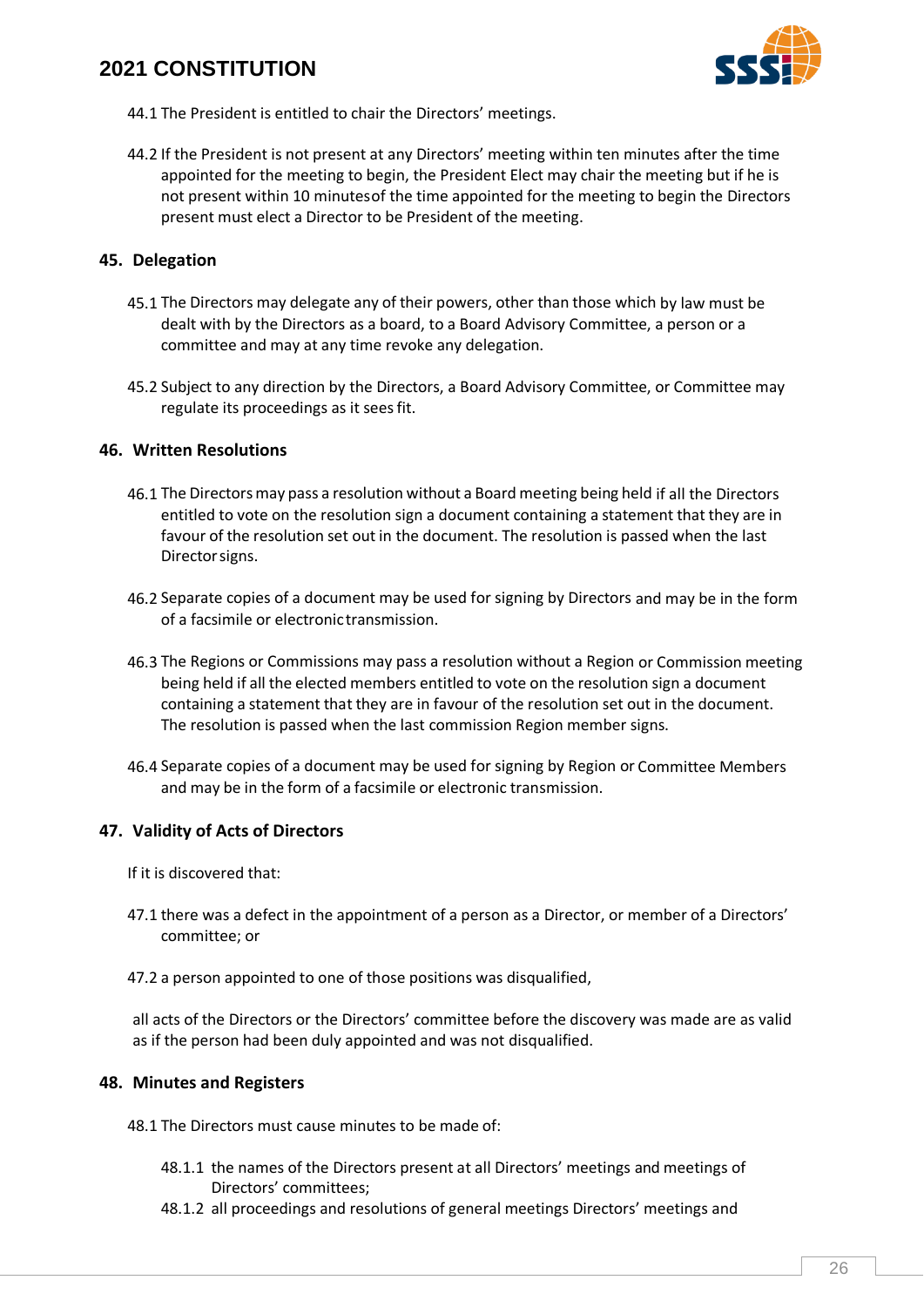

meetings of Directors' committees;

- 48.1.3 all resolutions passed by Directors in accordance with **Clause [46](#page-25-0)**;
- 48.1.4 all appointments of officers;
- 48.1.5 all orders made by the Directors and Directors' committees; and
- 48.1.6 all disclosures of interests made under **Clause [41](#page-23-0)**.
- 48.2 Minutes must be signed by the Chairperson of the meeting or by the Chairperson of the next meeting of the relevant body.
- 48.3 members of each Committee must cause minutes to be made of:
	- 48.3.1 the names of the persons present at all meetings of a Committee;
	- 48.3.2 all proceedings and decisions of meetings of a Committee;
- 48.4 A Regional Committee shall keep books and records in accordance with this Clause as if it were the Board.

#### **49. Local Management**

- <span id="page-26-0"></span>49.1 The Directors' may provide for the management and transaction of the affairs of the Institute in any places and in such manner as they think fit.
- <span id="page-26-1"></span>49.2 Without limiting **Claus[e 49.1](#page-26-0)** the Directorsmay:
	- 49.2.1 establish local boards or agencies for managing any of the affairs of the Institute in a specified place and appoint any persons to be members of those local boards agencies; and
	- 49.2.2 delegate to any person appointed under **Clause [49.2.1](#page-26-1)** and delegate to a Commission Committees or Regional Committees any of the powers, authorities and discretions which may be exercised by the Directors under this Constitution, on any term and subject to any conditions determined by the Directors.
- 49.3 The Directors may at any time revoke or vary any delegation under this **Clause 49.**

#### <span id="page-26-2"></span>**50. Secretary**

- 50.1 The Directors may appoint a Chief Executive Officer or General Manager, to manage the whole of the affairs of the Institute and may appoint Regional Executive Officers or Regional officers to manage the affairs of the Institute in the Regions under the supervision and control of the Chief Executive Officer or General Manager.
- 50.2 There must be at least one secretary of the Institute appointed by the Directors for a term and at remuneration and on conditions determined by the Board.
- 50.3 The Directors may appoint the Chief Executive Officer or General Manager as Secretary. The Directors may appoint more than one Secretary.
- 50.4 The Secretary is entitled to attend and be heard on any matter at all Directors' and general meetings.
- 50.5 Unless the Secretary is also a Director, the Secretary shall not be entitled to vote on questions arising at a meeting of the Board, nor a written resolution without a Board meeting being held under **Claus[e46](#page-25-0)**.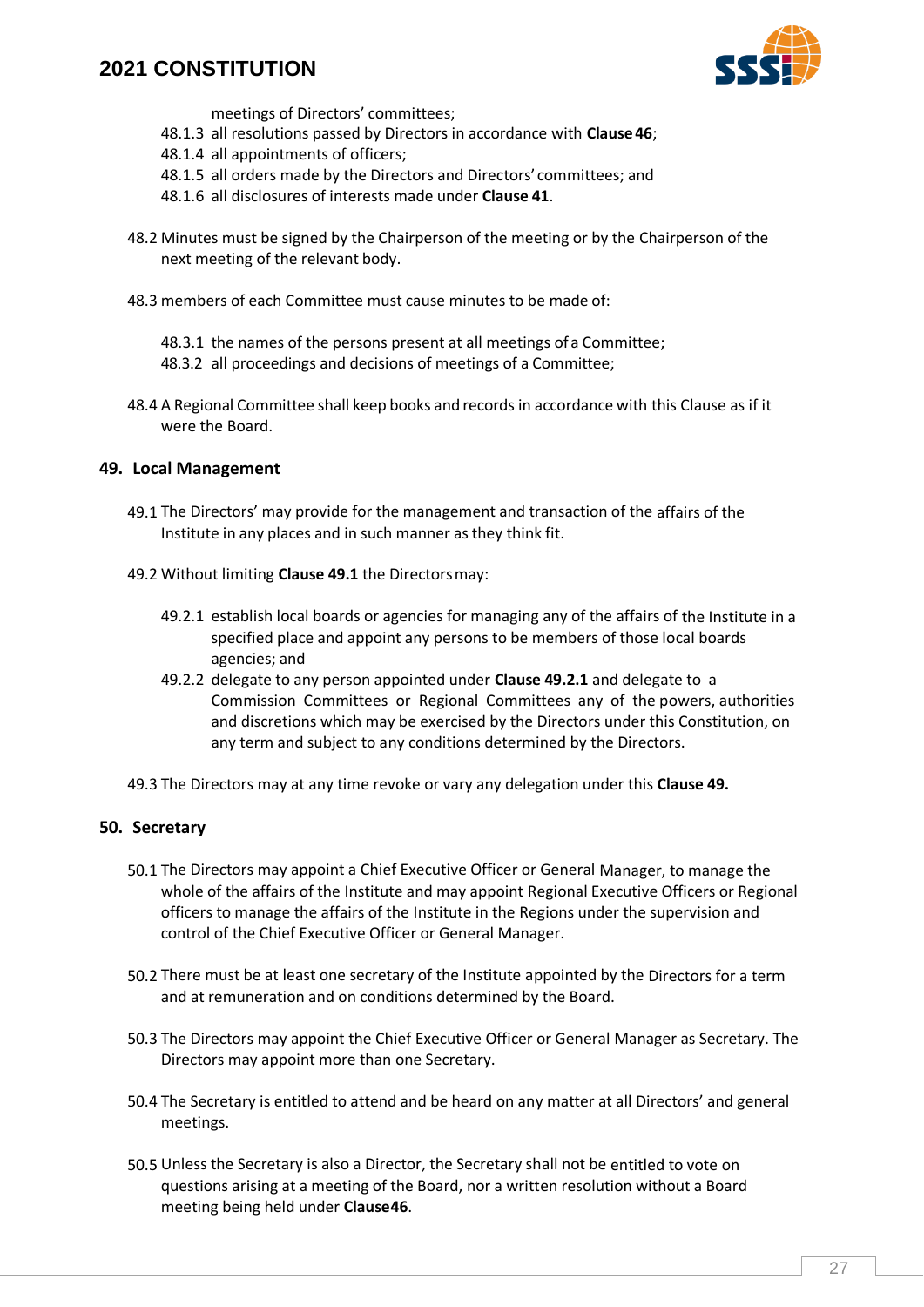

50.6 The Directors may, subject to the terms of the Secretary's employment contract, suspend, remove or dismiss the Secretary.

#### **51. Common Seal**

If the Institute has a Seal:

- 51.1 the Directors must provide for the safe custody of the Seal;
- 51.2 the Seal must not be used without the authority of the Directors or a committee authorised by the Directors to use the Seal;
- 51.3 every document to which the Seal is affixed must be signed by a Director and be countersigned by another Director, the Secretary or another person appointed by the Directors to countersign the document.

#### **52. Duplicate Seal**

- If the Institute has a Seal, the Institute may have one or more duplicate Seals of the Seal each of which:
- 52.1 must be a facsimile of the Seal with the addition on its face of the words 'Duplicate Seal';
- 52.2 must not be used except with the authority of the Directors.

#### **53. Inspection of Records**

- 53.1 Except as otherwise required by the *Corporations Act* 2001 (Cth), the Directors may determine whether and to what extent, and at whattimes and places and under what conditions, the financial records and other documents of the Institute or any of them will be open for inspection by Members other than Directors.
- 53.2 A Member other than a Director does not have the right to inspect any financial records or other documents of the Institute unless the Member is authorised to do so by a court order or a resolution of theBoard.

#### **54. Service of Notices**

- 54.1 Notice may be given by the Institute to any person who is entitled to a notice under this Constitution:
	- 54.1.1 by serving it on the person; or
	- 54.1.2 by sending it by post, facsimile transmission or electronic notification to the person at the person's address shown in the Register or the address supplied by the person to the Institute for sending notices to the person.
- 54.2 A notice sent by post is taken to be served:
	- 54.2.1 by properly addressing, prepaying (if overseas by air mail) and posting a letter containing the notice; and
	- 54.2.2 in Australia, on the day after the day on which it was posted.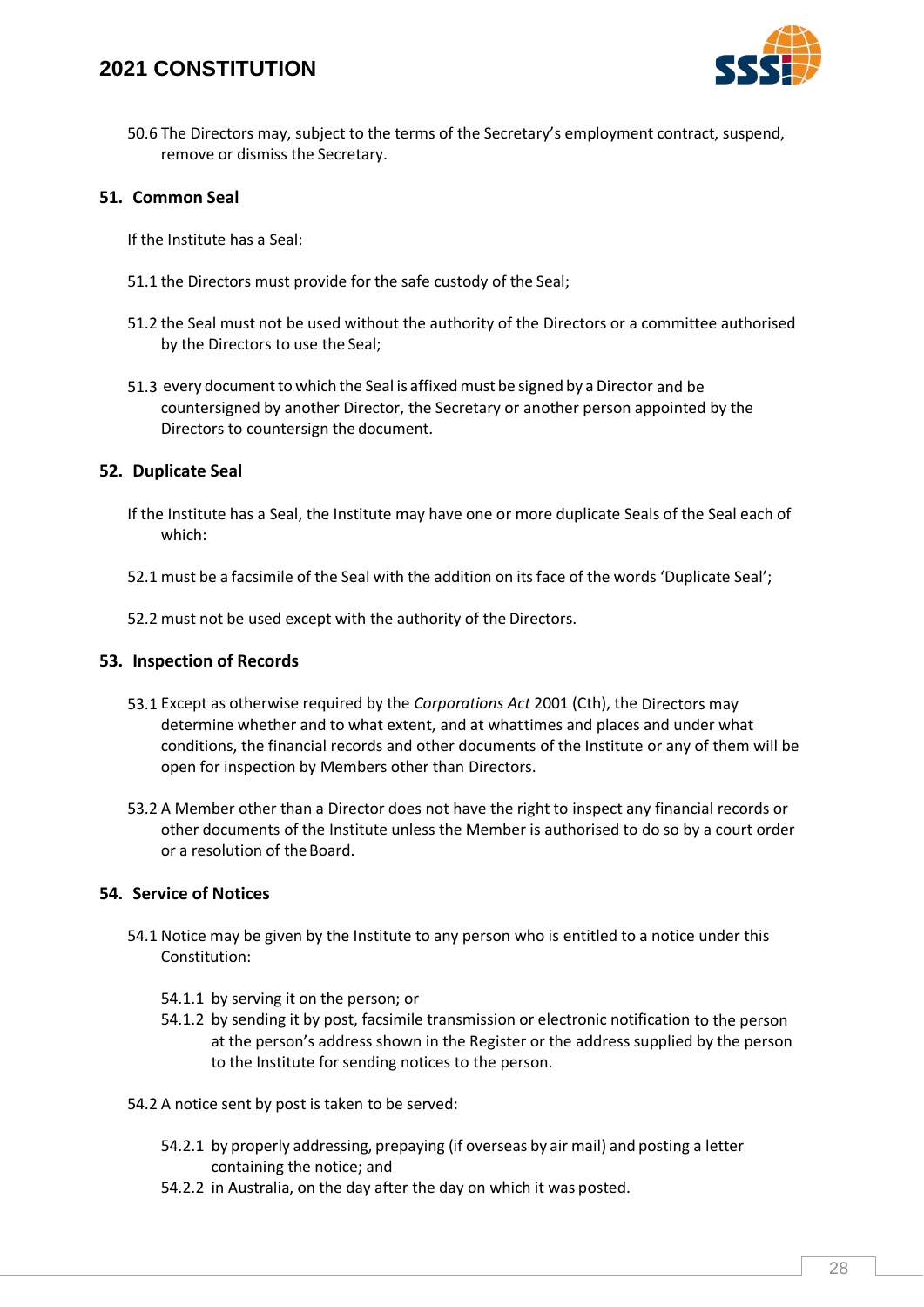

- 54.3 A notice sent by facsimile transmission or electronic notification is taken to be served:
	- 54.3.1 by properly addressing the facsimile transmission or electronic notification and transmitting it; and
	- 54.3.2 on the day after its dispatch.
- 54.4 If a Member has no Registered Address a notice will be taken to be served on that member 24 hours after it was posted on a notice board at the Office.

#### <span id="page-28-0"></span>**55. Persons Entitled to Notice**

- 55.1 Notice of every general meeting must be given to:
	- 55.1.1 every Member;
	- 55.1.2 every Director and Alternate Director; and
	- 55.1.3 any Auditor.
- 55.2 No other person is entitled to receive notice of a general meeting.

### **56. Audit and Accounts**

- 56.1 The Directors must cause the Institute to keep written financial records in relation to the business of the Institute in accordance with the requirements of the *Corporations Act* 2001 (Cth).
- 56.2 The Directors must cause the financial records of the Institute to be audited in accordance with the requirements of the *Corporations Act* 2001 (Cth).

#### **57. Winding Up**

- 57.1 If the Institute is wound up:
- 57.2 each Member; and
- 57.3 each person who has ceased to be a Member in the preceding year, undertakes to contribute to the property of the Institute forthe:
	- 57.3.1 payment of debts and liabilities of the Institute (in relation to a person who has ceased to be a member, contracted before the person ceased to be a member) and payment of costs, charges and expenses of winding up; and
	- 57.3.2 adjustment of the rights of the contributories amongst themselves, such amount as may be required, not exceeding \$20.00;
	- 57.3.3 payment of any arrears or amount properly due and payable to the Institute with respect to joining fees (if any) and, or any annual subscription.
- 57.4 if any surplus remains following the winding up of the Institute, the surplus will not be paid to or distributed amongst Members, but will be given or transferred to another corporation which, by its constitution, is:
	- 57.4.1 required to apply its assets, profits(if any) or otherincome in promoting its objects which such objects are substantially similar in whole or in part to the objects of the Institute; and
	- 57.4.2 prohibited from making any distribution to its members, such corporation to be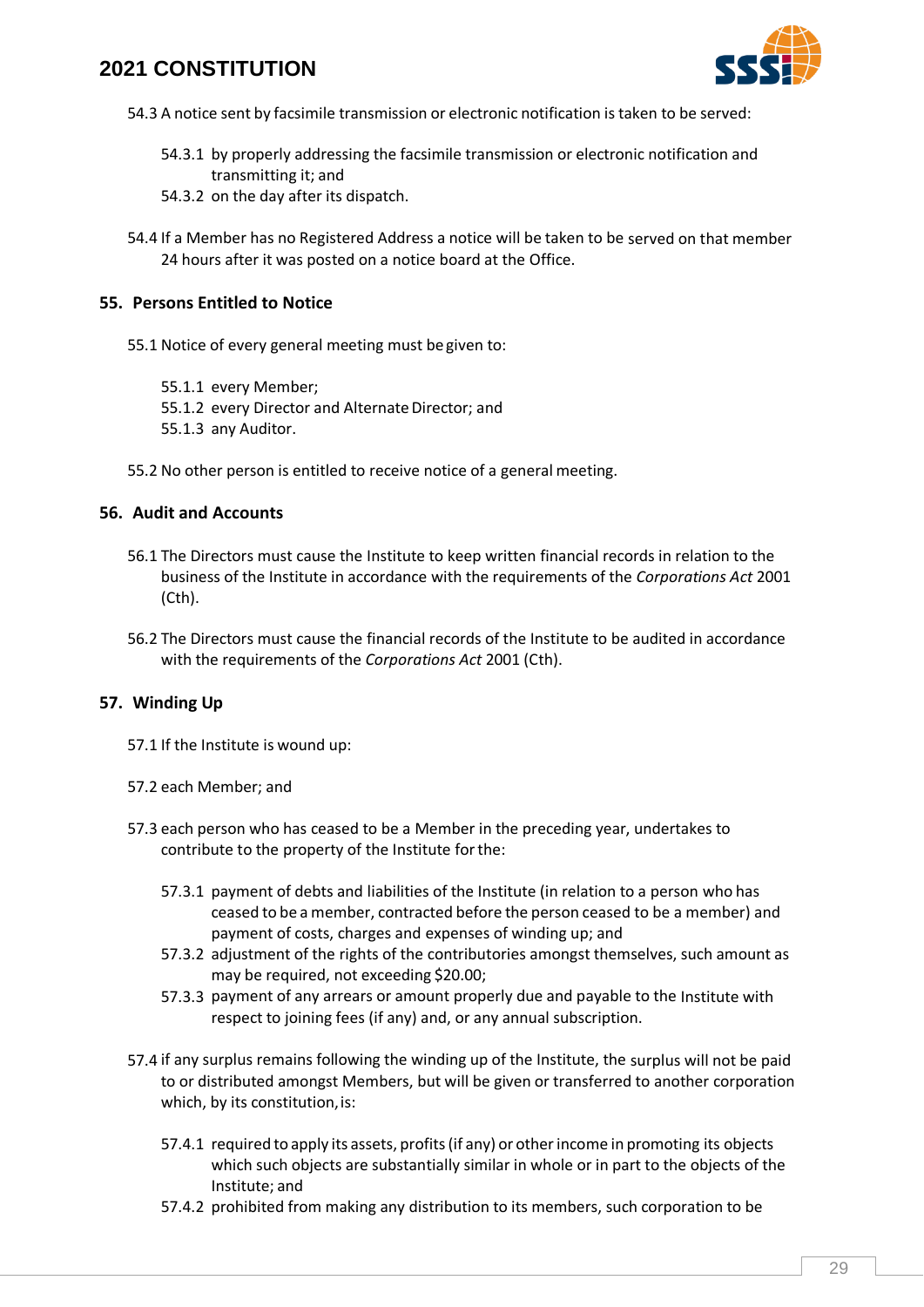

determined by the members at or before the winding up and in default, by application to the Supreme Court for determination.

### <span id="page-29-0"></span>**58. Indemnity**

- 58.1 To the extent permitted by law and subject to the restrictions in Section 199A of the *Corporations Act* 2001 (Cth) the Institute indemnifies every person who is or has been an officer of the Institute against any liability (other than for legal costs) incurred by that person as such an officer of the Institute (including liabilities incurred by the officer as an officer of a subsidiary of the Institute where the Institute requested the officer to accept that appointment).
- 58.2 To the extent permitted by law and subject to the restrictions in Section 199A of the *Corporations Act* 2001 (Cth) the Institute indemnifies every person who is or has been an officer of the Institute against reasonable legal costs incurred in defending an action for a liability incurred by that person as such an officer of the Institute (including such legal costs incurred by the officer as an officer of a subsidiary of the Institute where the Institute requested the officer to accept that appointment).
- 58.3 For the purposes of this **Claus[e 58](#page-29-0)**, 'officer' means:
	- 58.3.1 a Director;
	- 58.3.2 a Secretary;
	- 58.3.3 any Member elected to a Regional Committee, aNational Commission Committee, Young Professionals National commission, Board Advisory Committee, Stream or a Special Interest Group Committee;
	- 58.34 any Member who is appointed to any Committee.

#### **59. Definitions**

In this Constitution, unless the contrary intention appears:

- 59.1 **'Alternate Director'** means a person appointed as an alternate director under **Claus[e 42](#page-24-0)** of this Constitution;
- 59.2 **'Auditor'** means the Institute's auditor;
- 59.3 '**Board**' means the Directors;
- 59.4 '**Board Advisory Committee**' means a committee, or other body, established by the Board under Clause [38.3.1;](#page-22-1)
- 59.5 **'Commission'** means a group of members with a special interest in the survey or spatial industry declared by the Directors to be aCommission for the purposes of this Constitution pursuant to **Clause [25](#page-14-1)**;
- 59.6 **'Constitution'** means the constitution of the Institute as amended from time to time;
- 59.7 '**Committee Member**' means a duly elected, or appointed, member of a Committee of the Institute formed in accordance with this Constitution, or Committee of the Institute approved by the Board from time totime;
- 59.8 '**Committee**' means a committee of the Institute formed in accordance with this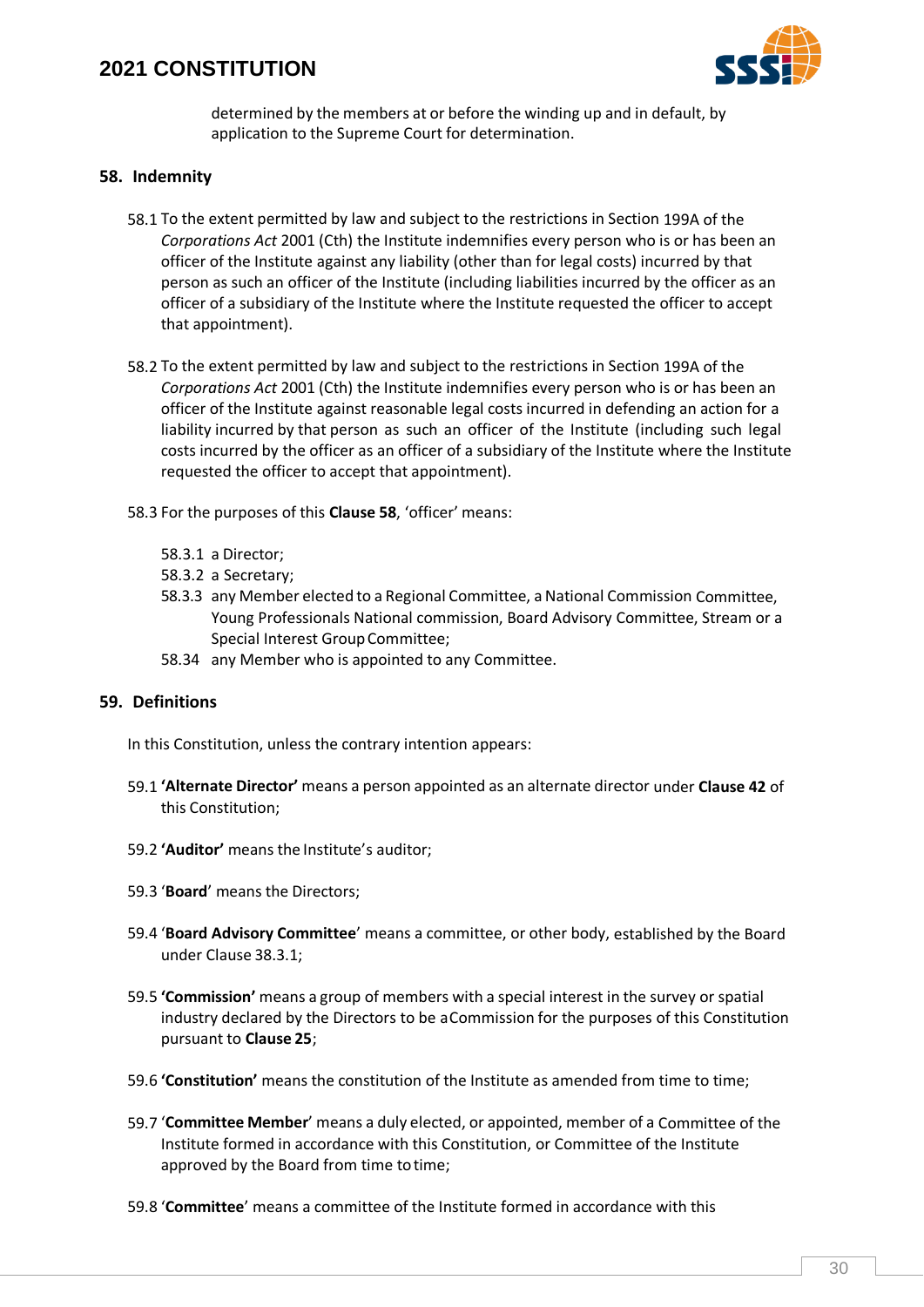

Constitution;

- 59.9 '**Consultative Council**' means the former council ofthe Institute;
- 59.10'**CPD'** means Continuing Professional Development;
- 59.11**'Director'** includes any person occupying the position of director of the Institute and, includes an Alternate Director;
- 59.12**'Directors'** means all or some of the Directors acting as a board;
- 59.13**'Initial Members'** means those members set out in Schedule A;
- 59.14'Institute' means Surveying & Spatial Sciences Institute Limited;
- 59.15'**ISA'** means the Institution of Surveyors, Australia Incorporated;
- 59.16**'Member'** means a member under **Clause 4** of this Constitution;
- 59.17**'Office'** means the Institute's registered office;
- 59.18**'Region'** means a geographic area within Australia, New Zealand, the Pacific or South East Asia declared by the Directors to be a region for the purposes of this Constitution pursuant to **Clause 24** of this Constitution;
- 59.19'**Regional Committee**' means the committees established under **Clause 24.4**;
- 59.20**'Register'** means the register of members of the Institute;
- 59.21**'Registered address'** means the last known address of a member as noted in the Register;
- 59.22**'Seal'** means the Institute's common seal (if any); and
- 59.23**'Secretary'** means any person appointed by the Directors under **Claus[e 50](#page-26-2)**;
- 59.24**'Special Interest Group'** means a group ofmembers established under **Clause 27;**
- 59.25'**SSI'** means Spatial Sciences Institute Limited;
- 59.26**'Stream**' means a group established under **Clause [28](#page-15-0)**;
- 59.27'**Sub-Region**'means a part of Regiondetermined by theBoard pursuant to **Clause 24**;
- 59.28'**Young Professionals**' means a group of members with a special interest in the surveying and spatial industries established by **Clause[s 26](#page-15-1)** and **[30](#page-17-1)**;
- 59.29'**Young Professionals National Committee Representative**' meansa person nominated under **Clause [34.3](#page-19-1)** and whose nomination has been accepted by the Board.

#### **60. Interpretation**

In this Constitution unless the contrary intention appears:

60.1 wordsimporting only the singular number include the plural number and vice versa;